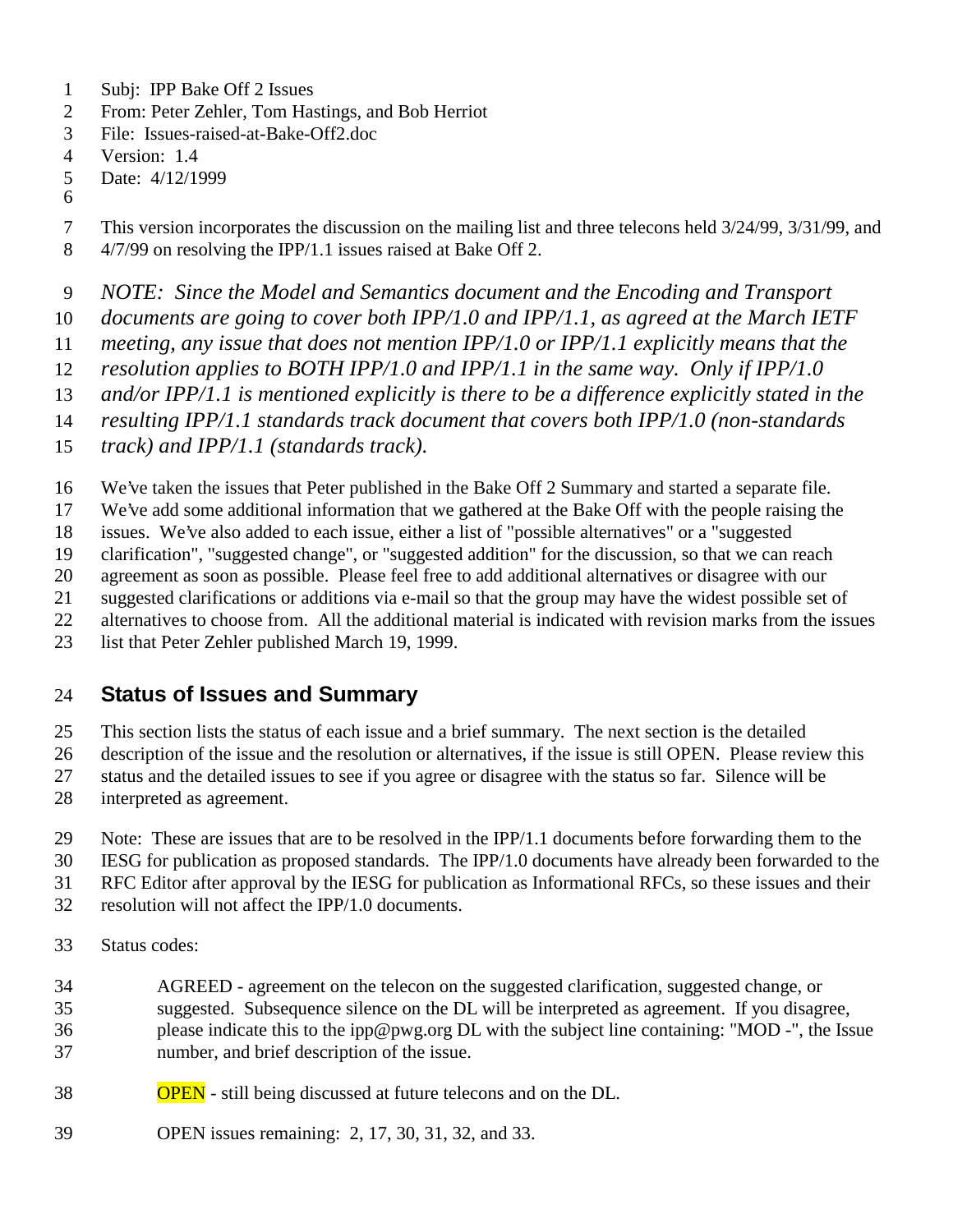| 40             |                                                                                                                                                                                                                                      |
|----------------|--------------------------------------------------------------------------------------------------------------------------------------------------------------------------------------------------------------------------------------|
| 41             | 1) ISSUE: Is 'application/octet-stream REQUIRED?                                                                                                                                                                                     |
| 42             | Suggested change: AGREED - no, change 1.1 back to agree with 1.0.                                                                                                                                                                    |
| 43             |                                                                                                                                                                                                                                      |
| 44             | 2) ISSUE: How can client force identified (authenticated) mode?                                                                                                                                                                      |
| 45<br>46       | Possible alternatives: OPEN - alternatives being discussed: new operation, two URLs, its not a problem.<br>Also relationship to SLP template.                                                                                        |
| 47             |                                                                                                                                                                                                                                      |
| 48             | 3) ISSUE: How reject down stream auto-sensed unsupported PDL?                                                                                                                                                                        |
| 49<br>50       | Suggested addition (similar addition for "compression" in Issue 6): AGREED - add 'unsupported-<br>document-format' and 'document-format-error' job state reasons.                                                                    |
| 51             |                                                                                                                                                                                                                                      |
| 52             | 4) ISSUE: Client closes slow channel                                                                                                                                                                                                 |
| 53<br>54       | Suggested clarification (same as Issues 5 and 20): AGREED that client MUST NOT close channel,<br>unless user indicates or policy. RAISE on DL explicitly to verify AGREEMENT.                                                        |
| 55             |                                                                                                                                                                                                                                      |
| 56             | 5) ISSUE: Client closes stopped device                                                                                                                                                                                               |
| 57<br>58       | Suggested clarification (same as Issues 4 and 20): AGREED that client MUST NOT close channel,<br>unless user indicates or policy. RAISE on DL explicitly to verify AGREEMENT.                                                        |
| 59             |                                                                                                                                                                                                                                      |
| 60             | 6) ISSUE: What error if wrong compressed data supplied?                                                                                                                                                                              |
| 61<br>62<br>63 | Suggested addition (similar addition for document-format in Issue 3; see related Issue 28): AGREED -<br>add 'client-error-compression-error' status code and 'compression-error' and 'unsupported-compression'<br>job state reasons. |
| 64             |                                                                                                                                                                                                                                      |
| 65<br>66       | 7) ISSUE: Please implement Manufacturer make and model printer attribute and send the .INF file<br>model name of the printer.                                                                                                        |
| 67<br>68       | Suggested clarification for the IIG: OPEN - Recommend that the value contain the vendor name and the<br>model in that order.                                                                                                         |
|                |                                                                                                                                                                                                                                      |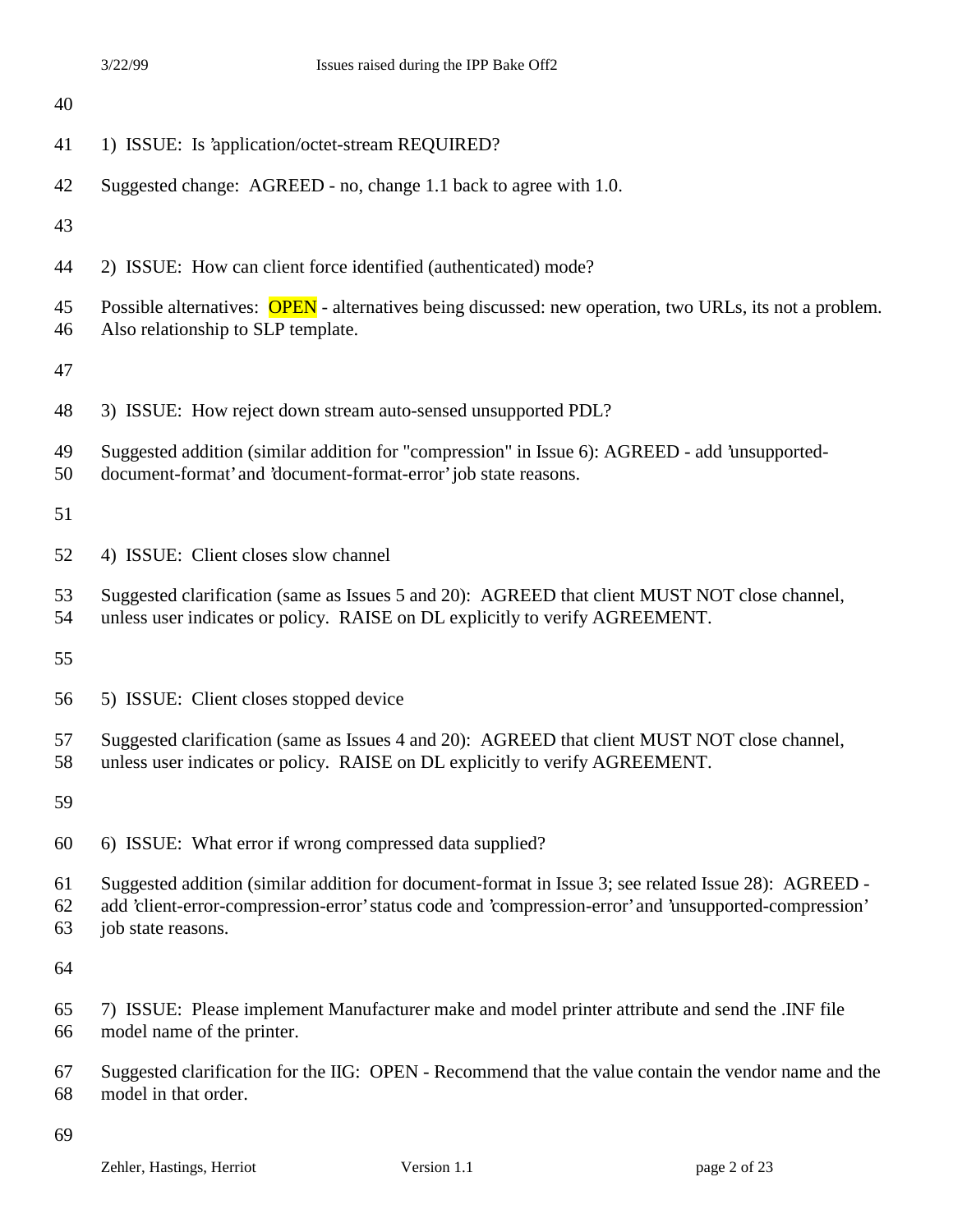- 8) ISSUE: In IPP/1.0 Model and semantics 3.2.6.1, the definition for "limit", "which-jobs" and "my-
- 71 jobs" is contradicting each other.
- Suggested clarification: AGREED clarify the "limit" limits the number so that the other two don't have to return ALL.

- 9) ISSUE: Customers become very unhappy when they go to the printer to pick up their job and a ream of PostScript source code is sitting in the output bin.
- Suggested clarification: AGREED clarify that application/octet-stream (auto-sense) can happen at
- submit time and/or processing time, depending on implementation. If auto-sense detects an unsupported
- document format at submit time, it returns the 'client-error-document-format-not-supported' error status
- code and rejects the create request.
- 
- 10) ISSUE: How distinguish between submit vs processing auto-sense?
- Suggested clarification in [ipp-mod] and [ipp-iig]: AGREED clarify in [ipp-mod] that auto-sense
- 84 MAY happen at either submit-time and/or processing-time. In IIG explain that with compression, it is
- much harder to auto-sense at submit time, since some compression methods require processing the entire
- file. Do NOT add a way for the client to determine whether auto-sensing happens at submit time or
- processing time.
- 
- 11) ISSUE: Return what attributes with 'client-error-document-format-not-supported'?
- Suggested clarification (see also Issues 18 and 23): AGREED IPP/1.1 MUST return "document-
- format=xxx" in Unsupported Attribute Group even though a special error status code, to make this error
- consistent with the rules for unsupported attributes. Propose to DL explicitly, since not many
- 93 implementations did return the attribute. In IPP/1.1 document say that IPP/1.0 MAY, but NEED NOT.
- 
- 12) ISSUE: length fields for the "UNSUPPORTED" tag
- Suggested clarification (same as Issue 15): AGREED clarify [ipp-mod] to agree with [ipp-pro] that the length MUST be 0 and no value is returned.
- 
- 13) ISSUE: What job-state value should be returned in the Create-Job response?
- Suggested clarification: AGREED can be 'pending-held', 'pending', or 'processing' (the latter for a non-
- spooling printer that doesn't implement the 'pending' job state). Add 'job-data-insufficient' job-state-
- reason for use in any of the three job states if actual ripping or marking cannot begin until sufficient data
- has arrived.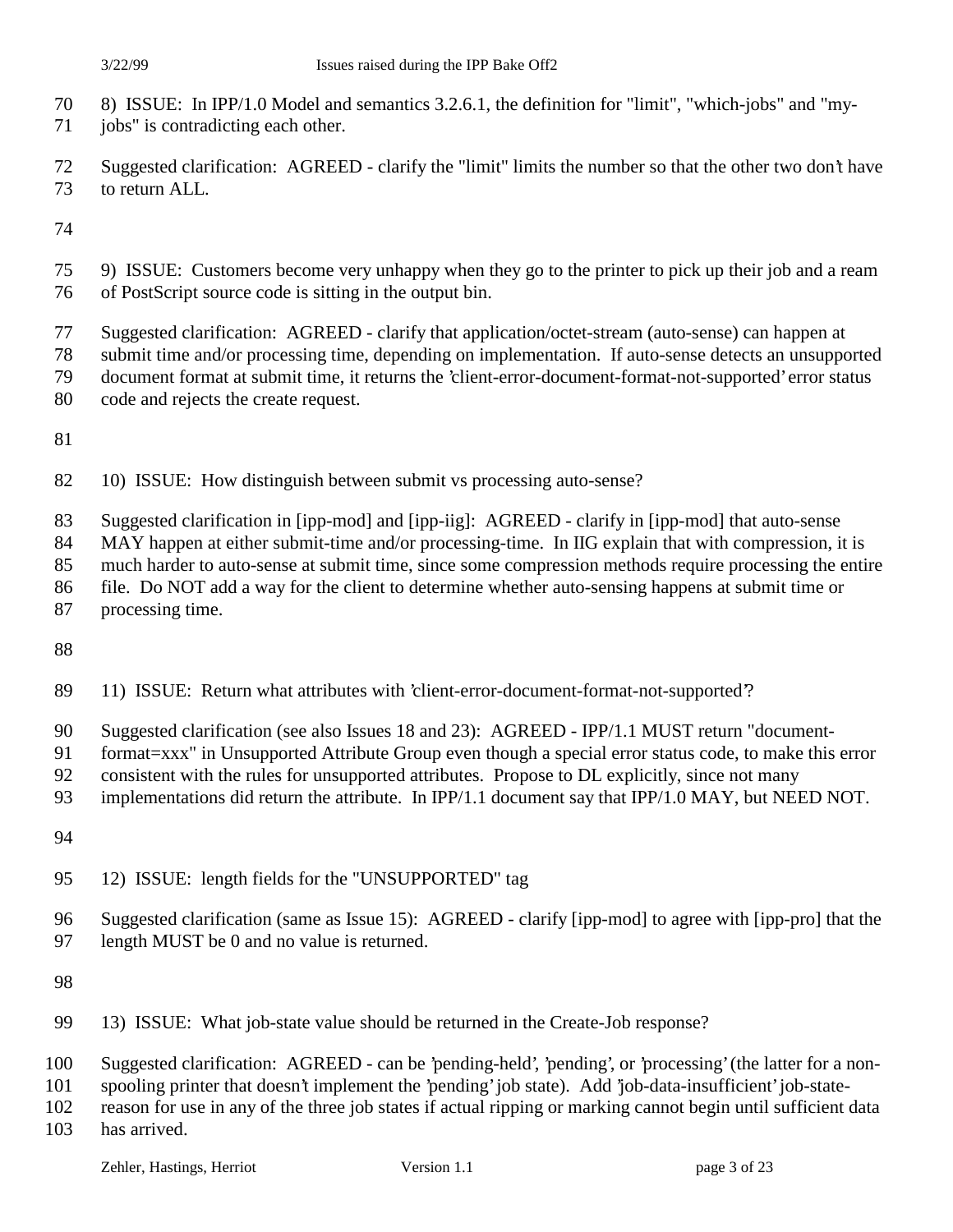- Suggested clarification to IIG: AGREED Explain the difference between the two job state reasons 'job-
- incoming' and 'job-data-insufficient', since both are likely to be meaningful for a spooling server.
- 
- 14) ISSUE: Job-state for a forwarding server that can't get status from the device or system?
- Suggested clarified and addition: AGREED 'completed' is ok, but also add 'queued-in-device' job state reason which MUST be supported. Bring out on the DL explicitly for confirmation.
- 
- 15) ISSUE: 'unknown' and 'unsupported' Out of band values.
- Suggested clarification (same clarification as Issue 12): AGREED clarify [ipp-mod] to agree with [ipp-pro] that the length MUST be 0 and no value is returned.
- 
- 16) ISSUE: Get-Printer-Attributes Polling
- Suggested clarification in the IIG: AGREED Add to IIG that clients SHOULD request only the
- attributes needed, rather than always asking for all.
- 
- 17) ISSUE: Client display of absolute time for job attributes?
- 120 Possible alternatives: **OPEN** carry on discussion on DL to add three new date/time job attributes or add dateTime attribute syntax to the existing job attributes:
- ISSUE: Make the time job attributes REQUIRED for IPP/1.1? Any network printer can get time from
- NTP Time server. See RFC 1305. Also DHCP option 32 in RFC 2132 returns the IP address of the NTP server.
- 
- 18) ISSUE: Return all errors on Print-Job fidelity=true
- Suggested clarification (same clarification as Issue 27): AGREED all unsupported attributes MUST be
- returned, not just the first, to agree with June IPP/1.0 draft. (In the November draft this requirement was
- moved to the IIG, which seems to have been a mistake).
- 
- 19) ISSUE: User Performing the Send-Document Operation
- Suggested clarification: AGREED same user MUST do Send-Document as did Create-Job. Same
- security level or higher for subsequent operations on the job.
-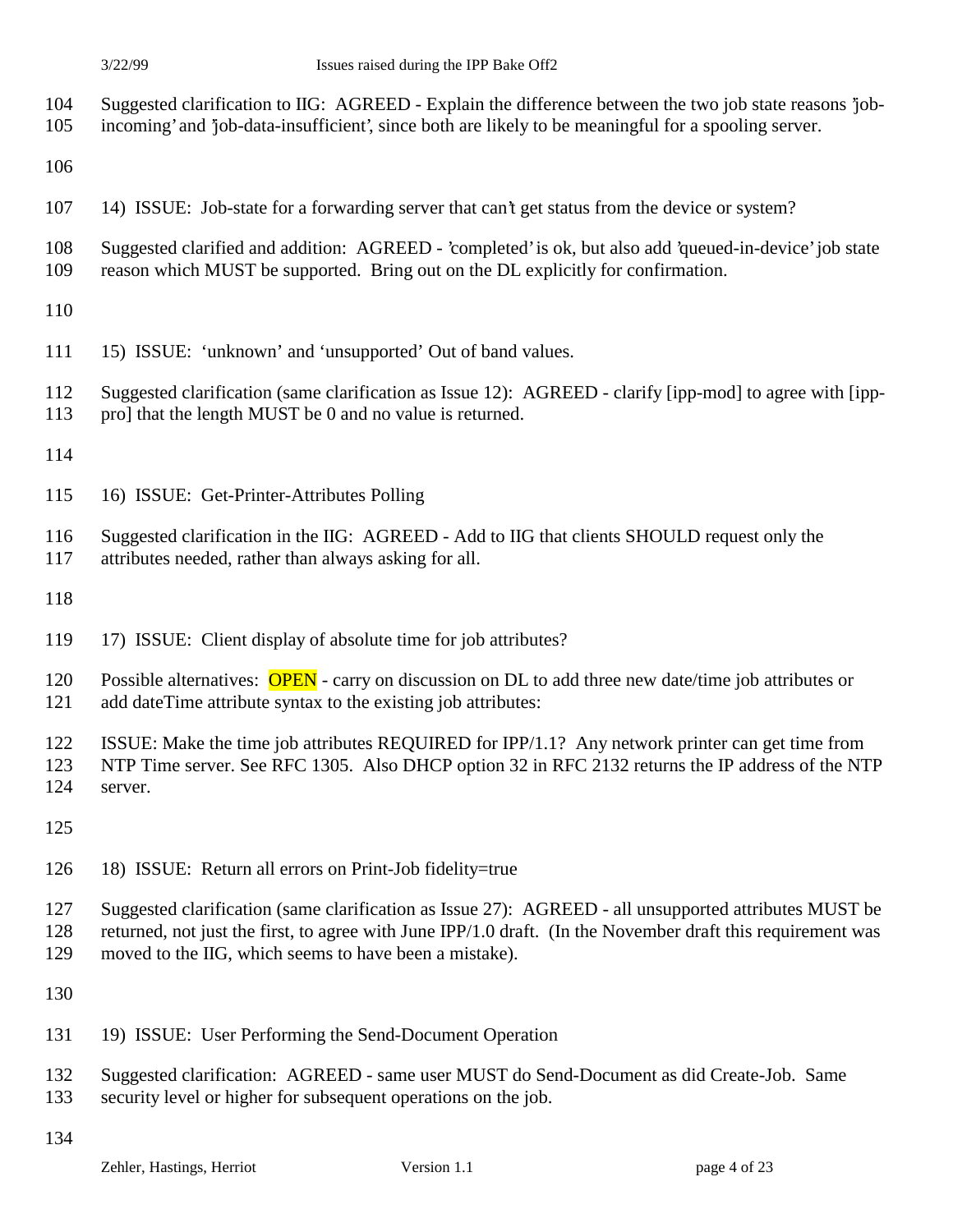- 20) ISSUE: Non-spooling printers accept/reject additional jobs
- Suggested clarification (same as Issues 4 and 5): AGREED that IPP object MAY accept implementation
- defined number of subsequent create operations, including NONE. RAISE on DL explicitly to verify
- AGREEMENT.
- 
- 21) ISSUE: Does 'none' "uri-security-supported" mean Basic/Digest?
- Suggested clarification: AGREED "uri-security-supported" does not cover this kind of HTTP
- authentication. Also add a note to refer to [ipp-pro] for authentication since some authentication is transport-dependent.
- 
- 22) ISSUE: Status code on variable-length attributes that are 'too short'
- Suggested clarification in the IIG: AGREED clarify in IIG that no special processing is needed if a
- client supplied a keyword with 0 length, since the keyword will not match any "xxx-supported" keywords.
- 
- 
- 23) ISSUE: There seems to be some misunderstanding about the unsupported-attributes group.
- Suggested clarification (related to Issues 11 and 18): AGREED clarify that the IPP object MUST return only requested attributes that are unsupported.
- 
- 24) ISSUE What status does Get-Jobs return when no jobs?
- Suggested clarification: AGREED MUST return 'successful-ok'.
- 
- 25) ISSUE MAY an IPP object return more Operation attributes?
- Suggested clarification: AGREED client MUST process or ignore additional operation attributes returned.
- 
- 26) ISSUE: MAY an IPP object return additional groups?
- Suggested clarification: AGREED client MUST process or ignore additional attribute groups returned.
- 
- 27) ISSUE: Return first or all unsupported attributes in Unsupported Group?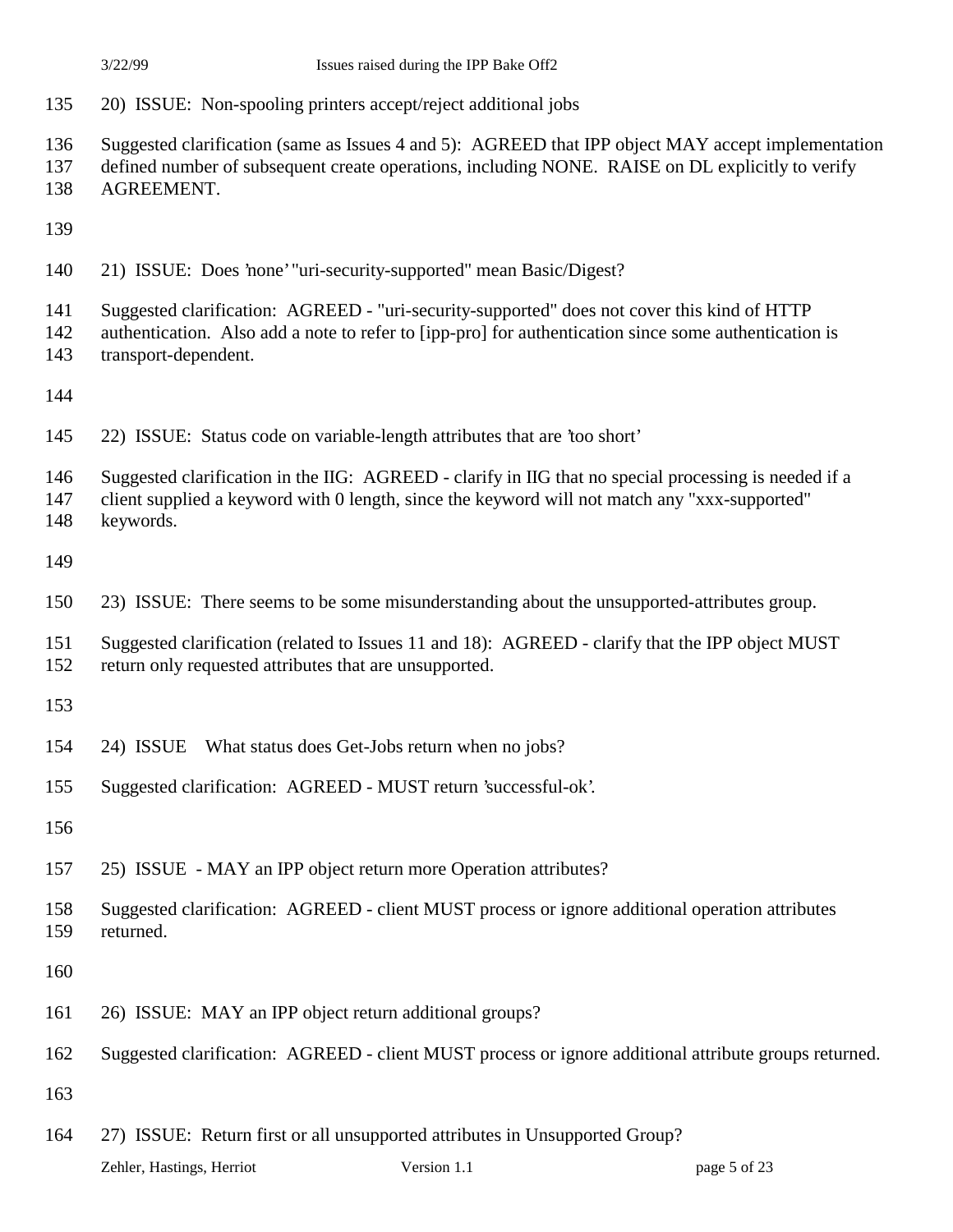- Suggested clarification (same clarification as Issue 18): AGREED all unsupported attributes MUST be
- returned, not just the first, to agree with June IPP/1.0 draft. (In the November draft this requirement was
- moved to the IIG, which seems to have been a mistake).
- 
- 28) ISSUE: What if compression is supplied but not supported?
- Suggested IPP/1.1 Change (related to Issues 3 and 6): CLOSED propose to the DL explicitly that
- "compression" and "compression-supported" is REQUIRED for IPP/1.1 (with at least the 'none' value),
- even though it is OPTIONAL for IPP/1.0. Add the 'client-error-document-format-error' for error
- detected at request time with a supported document format, such as PostScript Level 3 not supported by
- a PostScript level 2 printer. Describe the priority between 'client-error-document-format-not-supported',
- 'client-error-compression-not-supported', 'client-error-document-format-error', and 'client-error-
- compression-error' status codes. Also add "compression-supported" to the Appendix E on directory
- schema as a RECOMMENDED attribute.
- IPP/1.0 SHOULD at least check for the "compression" attribute being present and reject the create
- request, if they don't support "compression". Not checking is a bug, since the data will be unintelligible.
- 
- 29) ISSUE: Should "queued-job-count" be REQUIRED?
- Suggested change: CLOSED propose to the DL explicitly that "queued-job-count" be REQUIRED for
- IPP/1.1, even though it is a SHOULD for IPP/1.0.
- 
- 30) ISSUE: Should "job-state-reasons" and "printer-state-reasons" be REQUIRED in IPP/1.1?
- 186 Suggested change: **OPEN** Considering that we tend to put more and more information into the
- currently OPTIONAL 'job-state-reason' and 'printer-state-reason' attributes, should we make them a
- MUST for the IPP/1.1 version? Raise on DL explicitly to see if there is agreement. (Discussion in
- 990324 phone conference).
- 
- 31) ISSUE: How indicate a ripped job that is waiting for the marker?
- 192 Suggested addition: **OPEN** Three alternatives being pursued: job stays in 'processing', job moves to 'pending', job moves to 'pending-held' job states. Any of the alternatives MAY use a new 'interpreted-
- waiting-to-print' job state reason to indicate that the job has been ripped but is waiting for the marker in
- a high end system. The 'pending-held' state is used by systems where the Operator explicitly does a
- Release-Job to schedule the next job to be marked, while the 'pending' state is used by systems that
- choose the next job to mark automatically. The 'processing' state is used by systems that tend not to have
- much time between ripping and marking.
-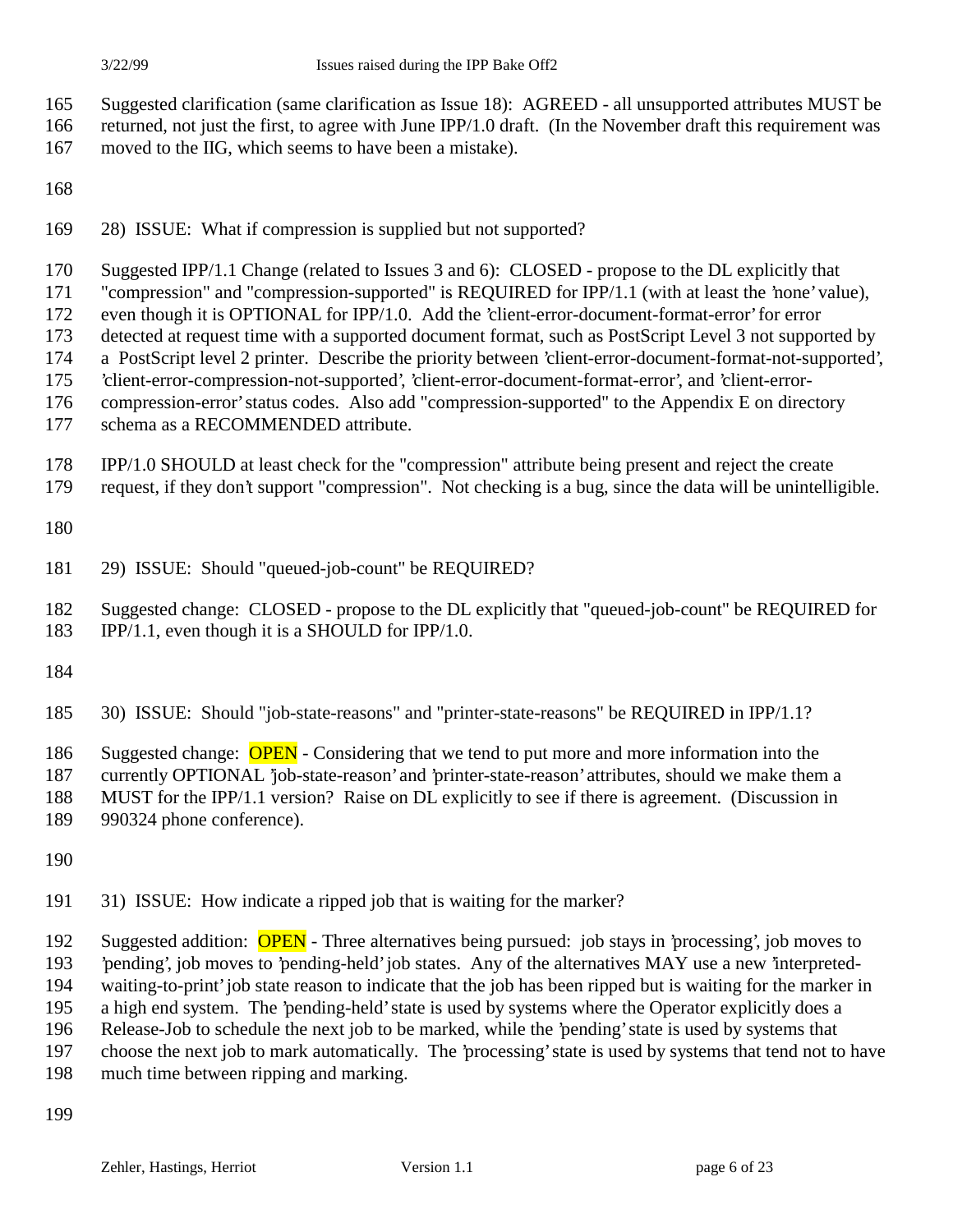- 32) ISSUE: Is Digest REQUIRED for an IPP client and an IPP Printer to support?
- Suggested change to Encoding and Transport document: OPEN Ask the Area Director whether Digest
- MUST be supported by an IPP Printer or not.
- 
- 33) ISSUE: Ok to include the IPP/1.0 conformance requirements in the IPP/1.1 document?
- 205 Suggested change: Most conformance requirements are the same for IPP/1.0 and IPP/1.1. For those
- make no special indication in the document. For those for which the conformance is REQUIRED for
- 207 IPP/1.1, but OPTIONAL for IPP/1.0, state: "IPP/1.1 xxx MUST ...; OPTIONAL in IPP/1.0", where xxx
- is either clients or Printers.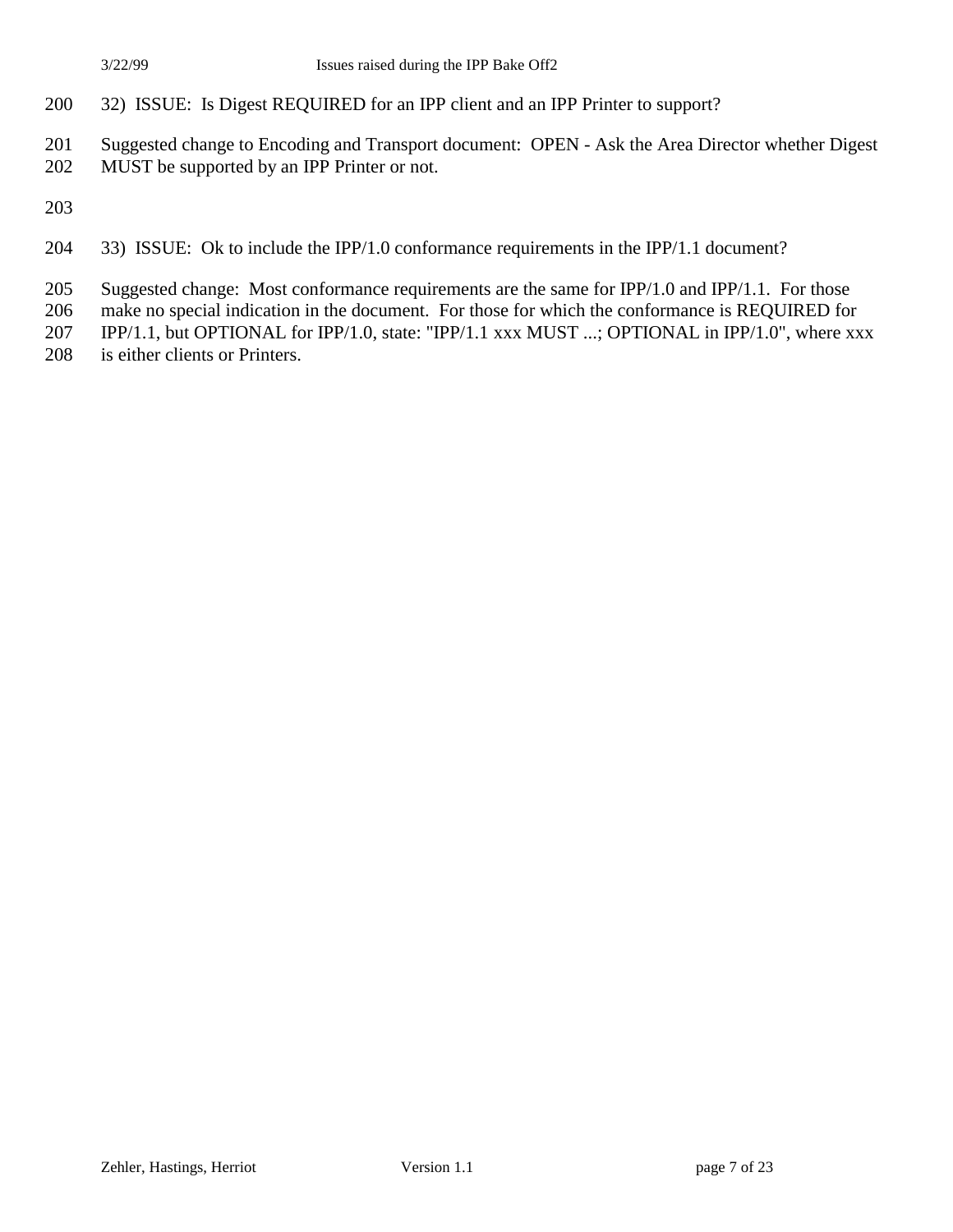## **Detailed Descriptions of Issues and Resolutions or Alternatives.**

## **1) ISSUE: Is 'application/octet-stream REQUIRED?**

 Is application/octet-stream REQUIRED. IPP/1.0 appears not to require it, while IPP/1.1 indicates "REQUIRED".

#### **Suggested change:**

- Change IPP/1.1 Model and Semantics document back to agree with IPP/1.0 not to require support of the
- 'application/octet-stream' document format.

## **2) OPEN - ISSUE: How can client force identified mode?**

- If an IPP Printer supports both authenticated and unauthenticated access, there is no way for a client to
- force itself to be authenticated, i.e., be in identified mode, since it is the server that forces authentication
- by issuing a challenge to the client. It is very useful for a client to be able to get into identified mode as
- soon as possible. Today you have to wait to be challenged by the server, which may never happen or
- happens at an unpredictable time. The security conformance requires that the authentication for
- operations be the same for all operations. So for authenticated Cancel-Job, the Print-Job has to be
- authenticated as well. We would like to add another operation that forces the server to generate a 401
- authentication challenge which the client would submit before submitting the print job in the first place.
- Unless somebody has a different solution (Microsoft)

#### **Possible alternatives:**

- 1. Add the operation as an OPTIONAL operation to IPP/1.0 and IPP/1.1 that forces the IPP object to 228 issue a challenge to the client.
- 229 2. Use two URLs for the same IPP Printer object, one requires authentication and the IPP server always issues a challenge and the other never does. So the client that wants to be authenticated submits requests to the URL that requires authentication. ISSUE: How does the client discover which URL to use, since "uri-security-supported" is about security, not authentication?
- 3. Use two IPP Printer objects that fan-in to the same device. One IPP Printer object requires authentication and always issues the challenge and the other never does. ISSUE: How does the client discover which IPP Printer to use for authenticated access?
- 4. Request that the HTTP WG add some kind of header that allows the client to request that the HTTP server issue a challenge. ISSUE: It is unlikely that the HTTP group would do such a thing, since it is not needed for the usual use of HTTP which is to access documents on a server.
- 5. Some say that it isn't a problem that the client cannot force authentication.

## **3) ISSUE: How reject down stream auto-sensed unsupported PDL?**

 If auto-sensing happens AFTER the job is accepted (as opposed to auto-sensing at submit time before returning the response), what does the implementation do?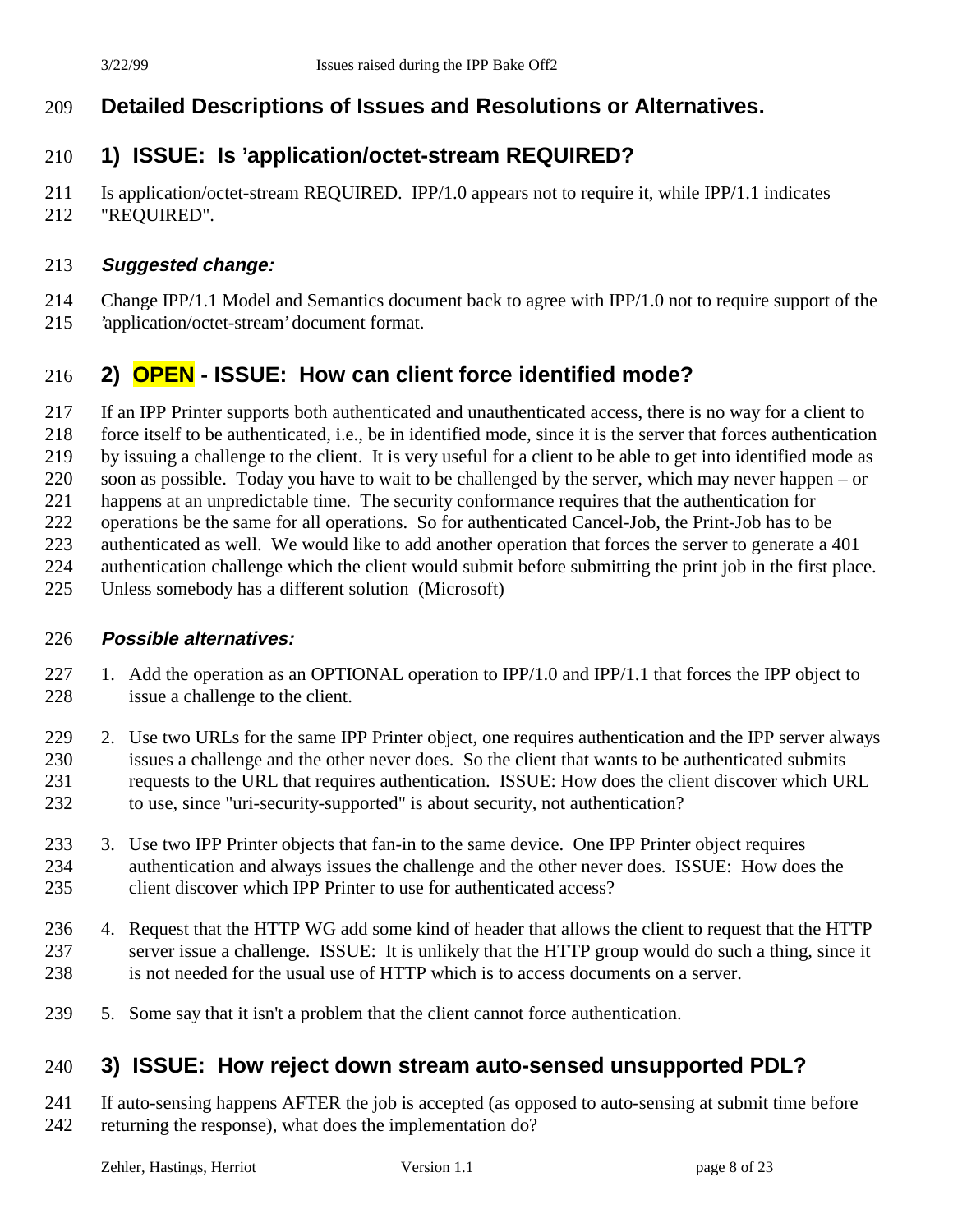Presumably, it is similar to encountering a mal-formed PDL. So the implementation aborts the job, puts

the job in the 'aborted' state and sets the 'aborted-by-system' value in the job's "job-state-reasons", if

supported. If the "job-state-reasons" attribute is supported, the 'aborted-by-system' value seems

- appropriate, but it would be good to have a more specific reason to indicate the reason that the job was
- aborted by the system.

#### **Suggested addition (similar addition for "compression" in Issue 6):**

Add 'unsupported-document-format' as a "job-state-reasons" value for use when the job is aborted

because the document format that is auto-sensed is not a supported document format. Also add a

'document-format-error' as a "job-state-reasons" value for use when the job is aborted because any kind

- of PDL error is encountered while processing the document. The suggested text is:
- 'unsupported-document-format': The job was aborted by the system because the document-data's document-format is not among those supported by the Printer. If the client specifies the document-format as 'application/octet-stream', the printer may abort the job and post this reason even though the format is a member of the "document-format-supported" printer attribute, but not among the auto-sensed document-formats.
- 'document-format-error': The job was aborted by the system because the Printer encountered an error in the document-data while processing it. If the Printer posts this reason, the document-data has already passed any tests that would have led to the 'unsupported-document-format' job-state-reason.

## **4) ISSUE: Client closes slow channel**

Some IPP Printer implementations, such as forwarding servers, want to accept an IPP job, even though

the down stream channel is being used at the moment by another job stream that the device supports.

 Rejecting the job would mean that an IPP job might never get in, since these other protocols queue the request.

However, some clients close the channel when it is flowed controlled off for too long a time?

#### **Suggested clarification (same as Issues 5 and 20):**

Clarify the IPP/1.1 Model and Semantics document that Clients MUST NOT close the channel when

flowed controlled off. Clients SHOULD do Get-Printer-Attributes and determine state of the device.

Alert user if the printer is stopped. Let user decide whether to abort the job transmission or not.

- Also clarify the IPP/1.1 Model and Semantics document that the following actions are conforming for non-spooling IPP Printer objects: After accepting a create job operation, a non-spooling IPP Printer MAY either:
- 1. Reject any subsequent create job operations while it is busy transferring and/or processing an accepted job request and return the 'server-error-busy (0x0507).
- 2. Accept up to some implementation-defined subsequent create job operations and flow control them to prevent buffer overflow. When the implementation-defined number of jobs is exceeded, the IPP Printer MUST return the 'server-error-busy' status code and reject the create job request as in 1 above.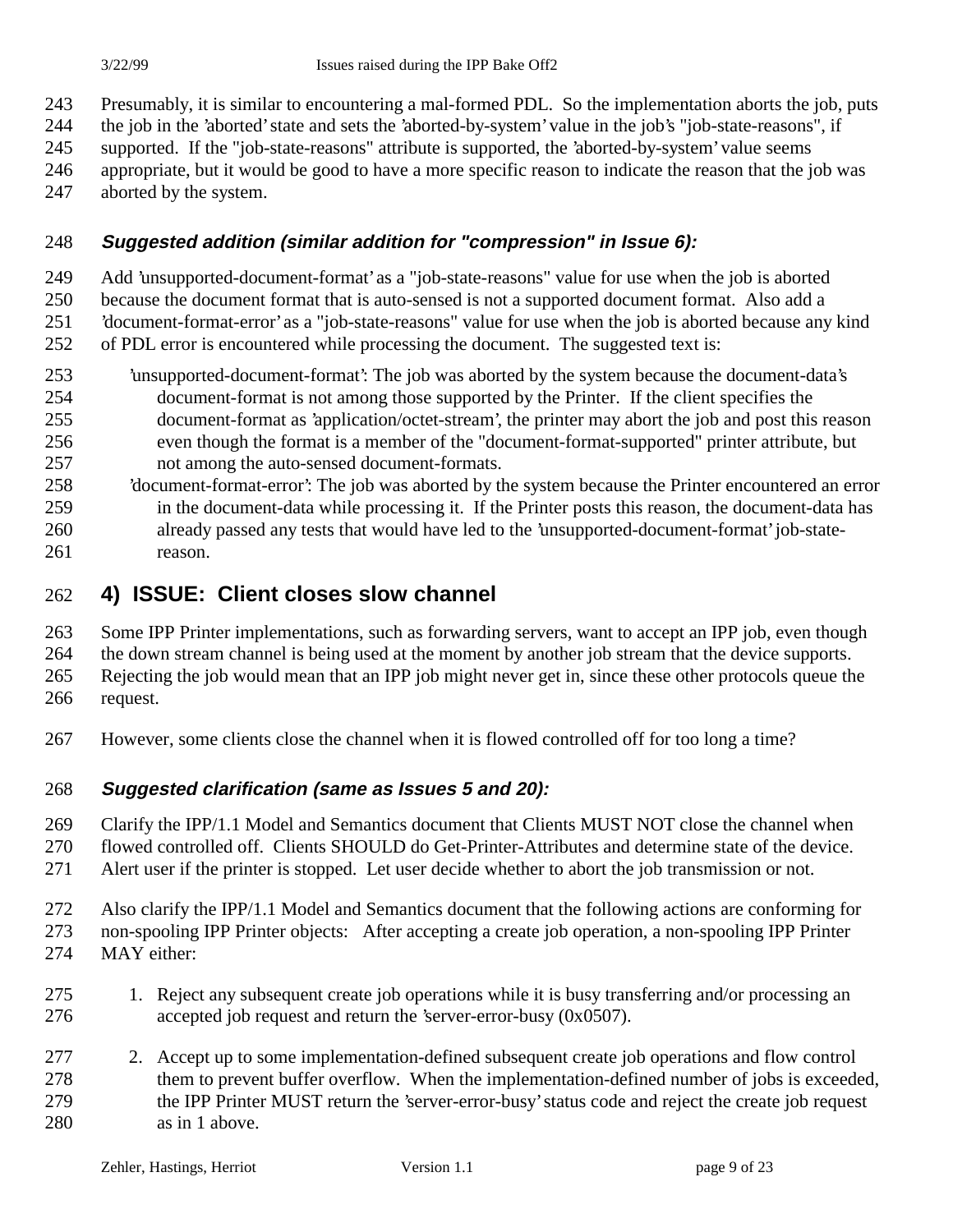- 281 1. Client MUST NOT close the channel when flow controlled off. Clients that are rejected with a
- 'server-error-busy' status code MAY retry periodically, try another IPP Printer, and/or subscribe for a
- 'ready-for-job' event when we have notification specified.

## **5) ISSUE: Client closes stopped device**

- When a non-spooling printer is accepting data and putting it on media and runs into a problem, such as paper out or paper jam, what should it do?
- Returning an error is not user friendly, if fixing the problem would allow the job to complete normally.

#### **Suggested clarification (same as Issues 4 and 20):**

- Clarify the IPP/1.1 Model and Semantics document that IPP Printers MUST not return an error status
- code during a Print-Job operation when a device problem, such as jam or out of paper. Instead, the IPP
- Printer object flow controls the data off. Otherwise, only a partial job will be produced, when a whole
- 292 job would be produced when the problem is attended to.
- Clients MUST not close the channel when flow controlled off. Clients SHOULD do Get-Printer-
- Attributes and determine state of the device. Alert user if the printer is stopped. Let user decide whether
- to abort the job transmission or not.

## **6) ISSUE: What error if wrong compressed data supplied?**

- Problem: IPP server supports 'deflate' and 'gzip'. If client sets "compression attribute" = 'deflate' but
- sends gziped data, what error does IPP server return to client? Cannot use the existing 'client-error-
- attributes-or-values-not-supported' (0x040B). But returning the operation attribute with the value that
- was sent ('deflate') would be incorrect, because 'deflate' is supported!

#### **Suggested addition (similar addition for document-format in Issue 3; see related Issue 28):**

- Add a new error status code: 'client-error-compression-error' that the IPP object can return if the
- compression error is detected before the create job response is returned. Also add 'compression-error' as
- a "job-state-reason" value for use when the job is aborted because any kind of compression error is
- detected while decompressing the data after the create job response has been returned to the client.
- The new 'client-error-compression-error' (0x0410) status code definition is:
- The IPP object is refusing to service the request because the document data cannot be decompressed
- when using the algorithm specified by the "compression" operation attribute. This error is returned
- independent of the client-supplied "ipp-attribute-fidelity". The Printer object MUST return this status
- code, even if there are other attributes that are not supported as well, since this error is a bigger problem
- than with Job Template attributes.
- The new job state reason definitions are: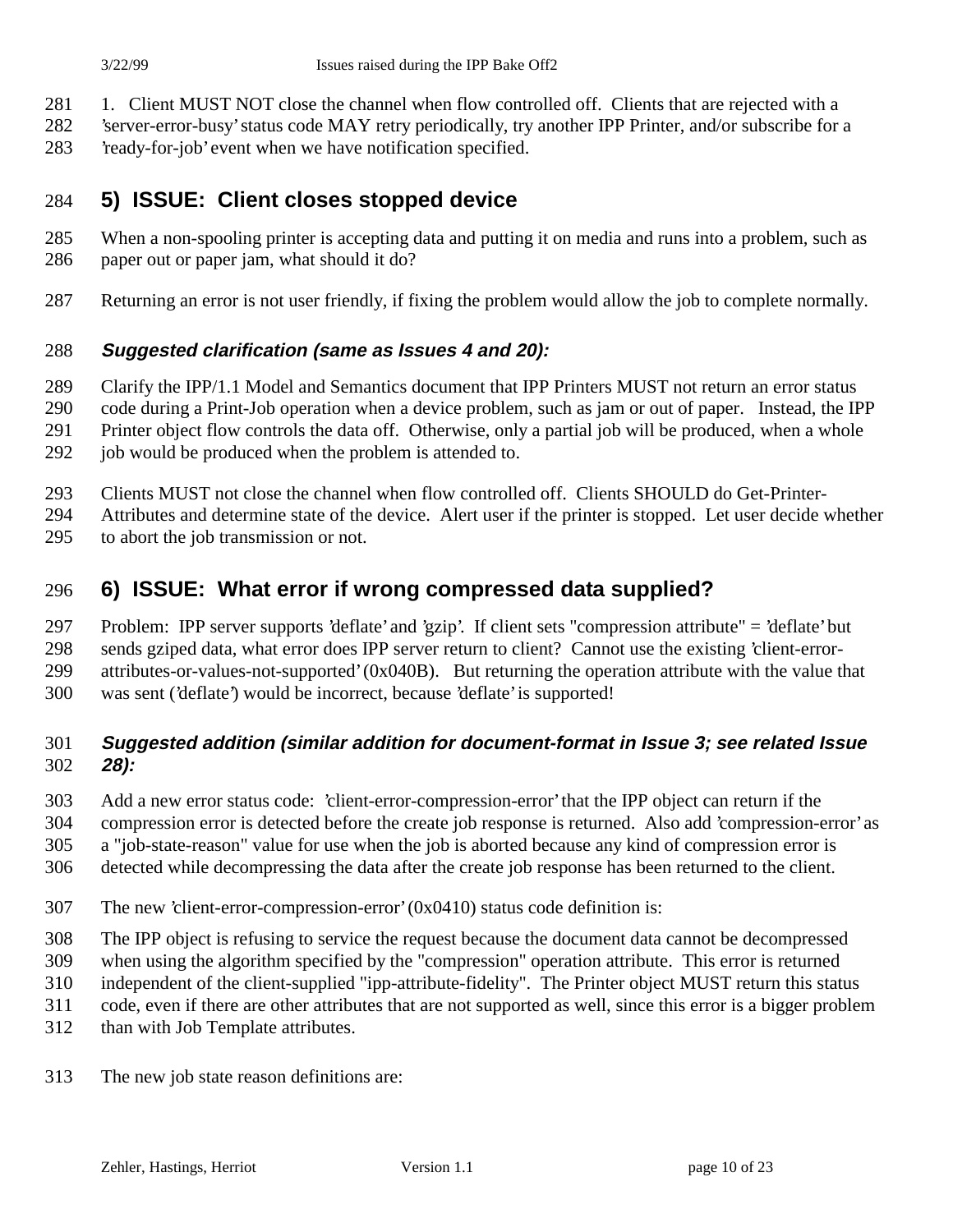- 'unsupported-compression': The job was aborted by the system because the Printer determined while attempting to decompress the document-data's that the compression is actually not among those supported by the Printer.
- 'compression-error': The job was aborted by the system because the Printer encountered an error in the document-data while decompressing it. If the Printer posts this reason, the document-data has already passed any tests that would have led to the 'unsupported-compression' job-state-reason.
- 

# **7) ISSUE: Please implement Manufacturer make and model printer**

# **attribute and send the .INF file model name of the printer.**

If you do this we will automatically install the correct driver (if we have it) (Microsoft)

#### **Suggested clarification for the IIG:**

At the front of the Implementer's Guide, indicate that implementation considerations that relate to

particular operating system and NOS will be incorporated as they become known. Add recommendation

to the IPP/1.1 Implementer's Guide that printer vendors are encouraged to configure the IPP Printer's

"printer-make-and-model" attribute with the make and model name that matches the .INF file on

Microsoft platforms. When so configured, the Microsoft driver install program will skip asking the user

- for the make and model of the printer being installed and use the value of the "printer-make-and-model"
- attribute.
- Recommend that the "printer-make-and-model" value contain the vendor name and the model in that order.

## **8) ISSUE: In IPP/1.0 Model and semantics 3.2.6.1, the definition for "limit", "which-jobs" and "my-jobs" is contradicting each other.**

The problem is that the definition for "which-jobs" and "my-jobs" states that "all" jobs MUST be

- returned, while "limit" restricts the number of jobs to be returned. (Stefan Andersson Axis
- Communication AB)

## **Suggested clarification:**

 Clarify IPP/1.1 Model and Semantics "which-jobs" and "my-jobs" operation attributes to indicate that the number of jobs returned is limited by the "limit" attribute if supplied by the client.

# **9) ISSUE: Customers become very unhappy when they go to the printer to**

# **pick up their job and a ream of PostScript source code is sitting in the**

## **output bin.**

- Cause: A PostScript datastream is accidentally sent to a PCL printer.
- IPP Issue: IPP needs to clarify the standard in section 3.2.1.1 of the Model and Semantics document.
- Lines 1219-1221 defining the "document-format" operation attribute state that: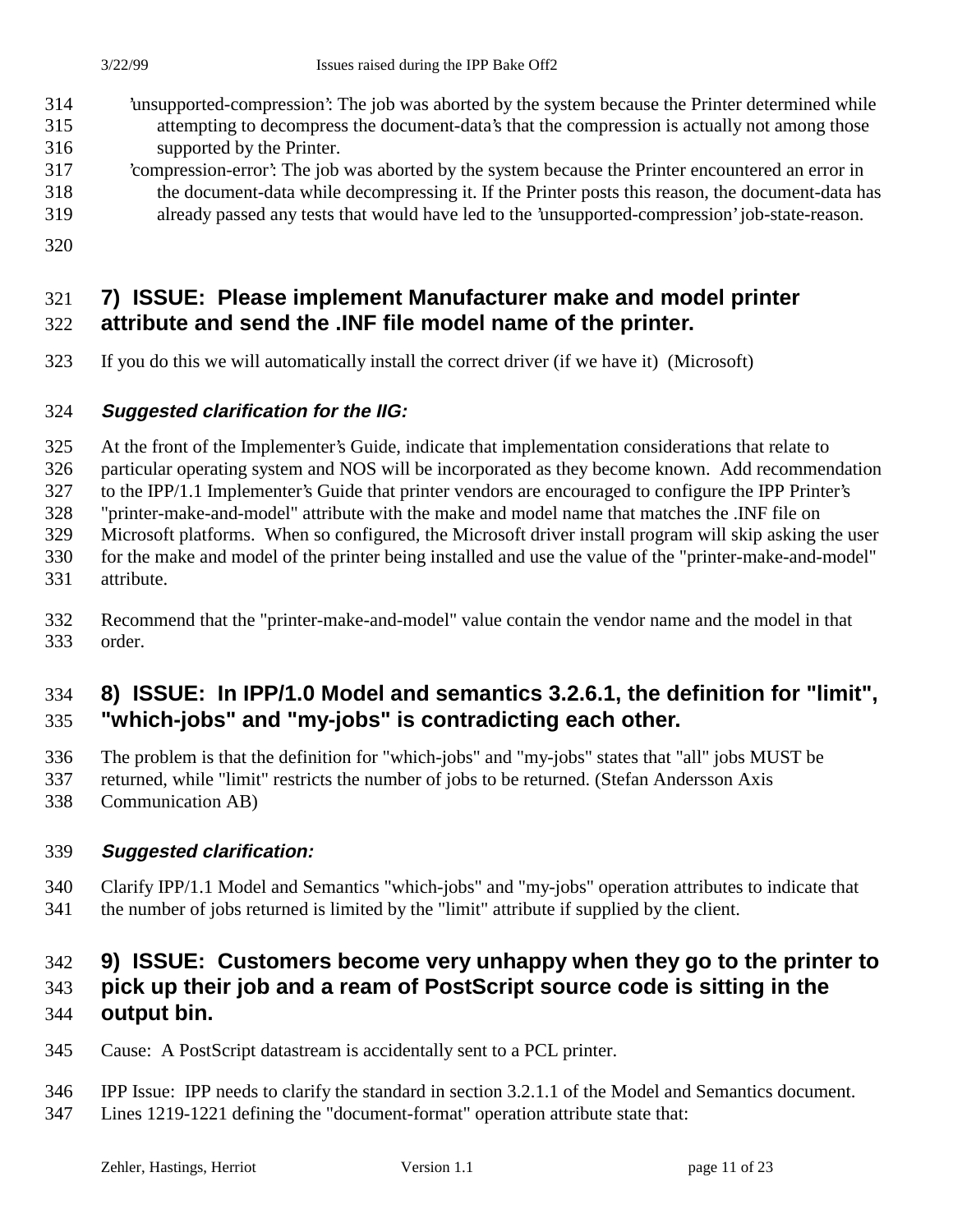- If the client does not supply the [document format] attribute, the Printer object assumes that the document data is in the format defined by the Printer object's "document-format-default" attribute.
- I would like to see the following clarification:
- If the client does not supply the [document format] attribute and the Printer object is not able to
- auto-sense the document format at print-job request time, the Printer object assumes that the
- document data is in the format defined by the Printer object's "document-format-default" attribute.
- If the Printer object senses that the document format is PostScript, then job should be rejected if it is
- being sent to a PCL-only printer. The 'application/octet-stream' mechanism discussed in section 4.1.9
- does not seem to be helpful in this case, because it appears to assume that the auto-sensing occurs at

document processing time. Until the document is actually "ripped", the document format remains

unknown. So it seems to me that lines 2453-2476 do not address the problem described above where the

- wrong document format is submitted. These lines, rather, seem to apply to the case of a printer that
- handles multiple document formats and assumes that the submitted document is in one of the supported
- formats.

#### **Suggested clarification:**

 Add the suggested clarification that auto-sensing MAY be done at either job-submission time and/or job processing time to the IPP/1.1 Model and Semantics documents.

## **10) ISSUE: How distinguish between submit vs processing auto-sense?**

- There are two different implementations of auto-sensing:
- at print submit time BEFORE the Print-Job or Send-Document responds
- at document processing (ripping) time AFTER the Print-Job or Send-Document has accepted the job and returned the response.
- The description of 'application/octet-stream' doesn't clarify whether one, the other or both is meant. How can a client determine which is supported?

#### **Suggested clarification in [ipp-mod] and [ipp-iig]:**

- Clarify IPP/1.1 Model and Semantics document that 'application/octet-stream' means either auto-sensing at job submission time and/or job processing time depending on implementation. Do NOT add a way for the client to determine whether auto-sensing happens at submit time or processing time.
- Add to Implementer's Guide a discussion about the advantages of auto-sensing at job submit time, rather
- than waiting until job processing time, so that an IPP Printer can reject an unsupported document format
- instead of accepting the job and then aborting the job sometime later. Also discuss for print by reference
- that an IPP Printer may want to examine the file, at least the first few octets, in order to check that the
- document-format is supported. On the other hand, network delays may make such a strategy take too

## long. Alternatively, the client may want to supply the "document-format" explicitly when doing print-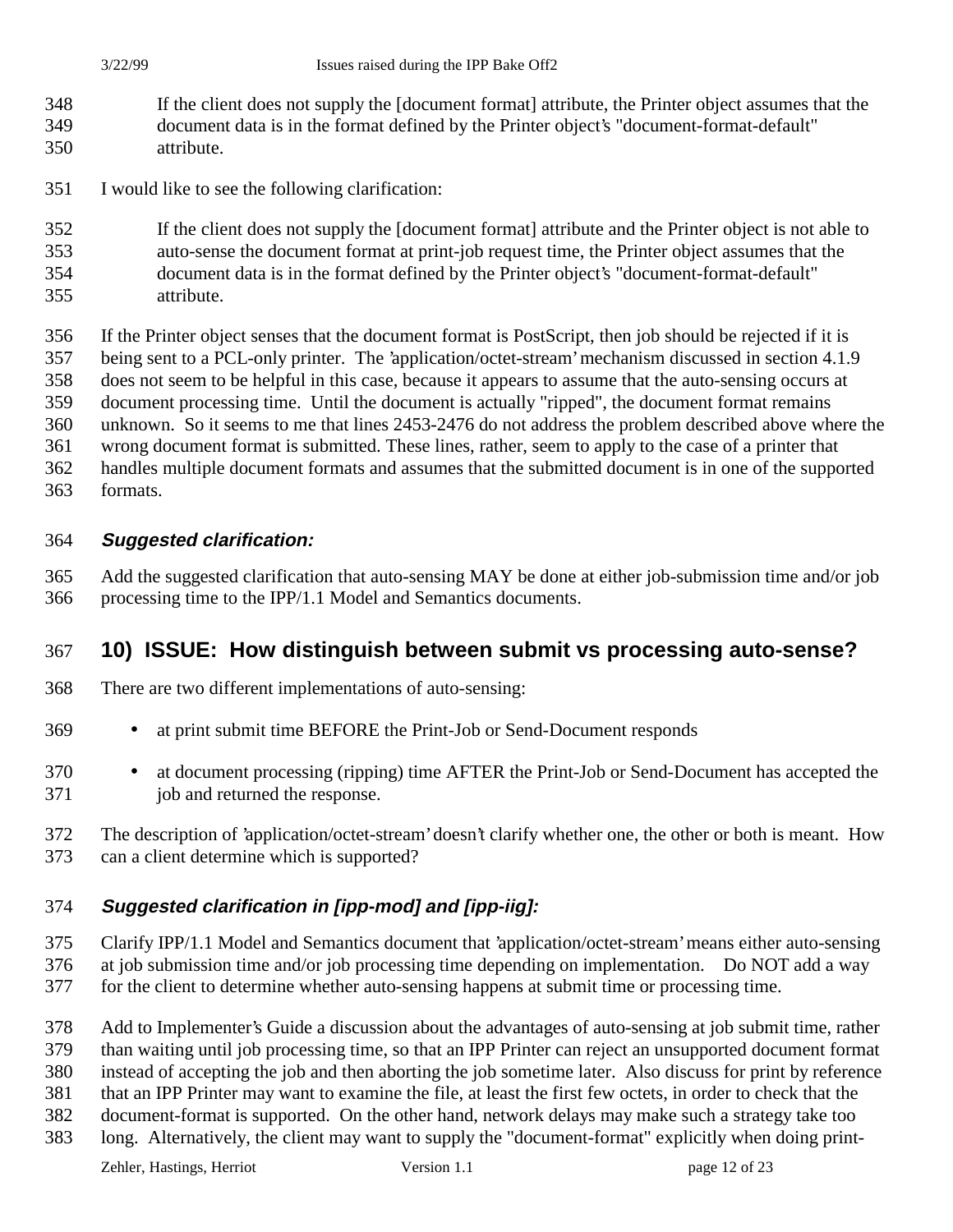- by-reference either using the file extension as a hint, or actually accessing the first few octets of the data
- an implementing an auto-sensing in the client.

## **11) ISSUE: Return what attributes with document-format-not-supported?**

- If a server receives a request with a document format which is not supported, it returns the client-error-
- document-format-not-supported (0x040A) status code. Is it also necessary to include document format
- in the unsupported attribute group?
- We suggest adding text which says it need not be supplied in the unsupported group.

#### **Suggested clarification (see also Issues 18 and 23):**

- Clarify IPP/1.1 Model and Semantics document that when returning the 'client-error-document-format-
- not-supported' in a create response or a Send-Document response, that IPP/1.1 MUST return "document-
- format=xxx" in Unsupported Attribute Group even though a special error status code, to make this error
- consistent with the rules for unsupported attributes. In IPP/1.1 document say that IPP/1.0 MAY, but
- NEED NOT.

## **12) ISSUE: length fields for the "UNSUPPORTED" tag**

IPP/1.0: Model and Semantics, 16 Nov 1998, 3.2.1.2, Group 2 (unsupported attributes) -- states that in

the case of an unsupported attribute name, the printer object should return a substituted out of band value

of "unsupported". This impression is strengthened by the reference to section 4.1, where it gives the legal

- out of band values, none of which is an empty string.
- This appears to conflict with Internet Printing Protocol/1.0: Encoding and Transport, 16 Nov 1998,
- section 3.10, where it states that the value length must be 0 and the value empty. (Claudio Cordova, Wade Mergenthal Xerox Corp.)
- 

#### **Suggested clarification (same as Issue 15):**

 Clarify the IPP/1.1 Model and Semantics document so that it does not appear to contradict the Encoding and Transport document. However, whether each of the "out-of-band" values are encoded as distinct

- attribute syntaxes with no value or as a single attribute syntax with a value that indicates which out-of-band value, is purely an encoding matter and cannot be indicated in the Model and Semantics document.
- Therefore, indicate in the IPP/1.1 Model and Semantics document that the reader is to refer to the
- IPP/1.1 Encoding and Transport document for the encoding of the out-of-band values.

## **13) ISSUE: What job-state value should be returned in the Create-Job response?**

- Pending, pending-held, or either depending on implementation?
- The problem with 'pending' is that the job is not a "candidate to start processing" as the definition states.
- The 'pending-held' state seems more reasonable. Its definition is: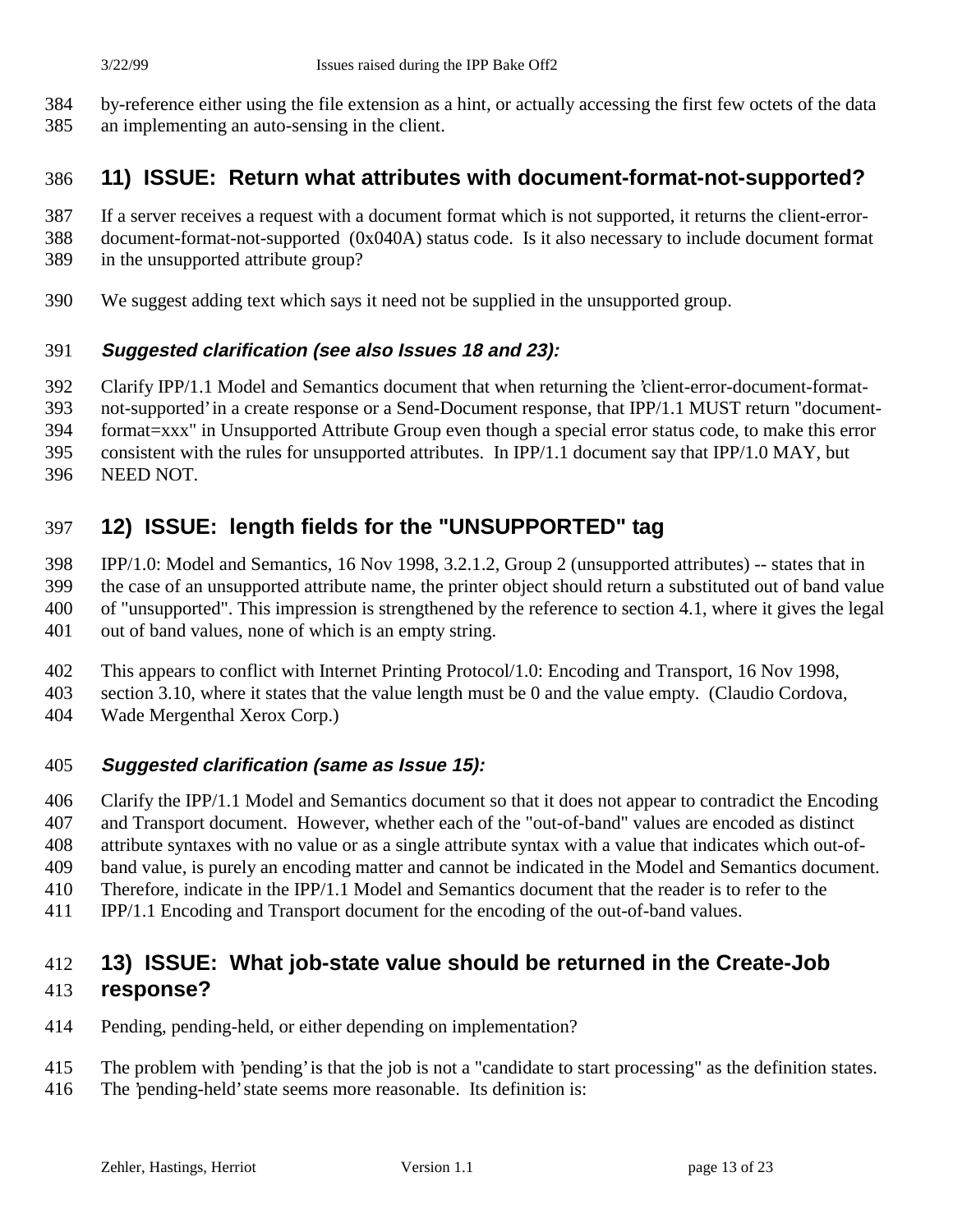- 'pending-held': The job is not a candidate for processing for any number of reasons but will return to the 'pending' state as soon as the reasons are no longer present. The job's "job-state-
- reason" attribute MUST indicate why the job is no longer a candidate for processing.
- Also there is a "job-state-reason" value 'job-incoming' which states:
- 'job-incoming': The Create-Job operation has been accepted by the Printer, but the Printer is expecting additional Send-Document and/or Send-URI operations and/or is accessing/accepting
- document data.
	- But "job-state-reasons" is OPTIONAL. Do we mandate it or recommend it if supporting Create-Job?

#### **Suggested clarification:**

 Clarify the IPP/1.1 Model and Semantics document that an IPP Printer MAY put the job into the 'pending', 'pending-held', or 'processing' states after a Create-Job, depending on implementation as follows:

- 'pending' if the job is a candidate for processing whether all of the document data is present or not. Add the 'waiting-for-data' "job-state-reasons" value to the job as an indication why this 'pending' job is not being processed OR
- 'pending-held' if the job is not a candidate for processing until the last Send-Document or Send- URI operation has been performed with the "last-document" set to 'true' and the document data transferred. Here the implementation SHOULD support the "job-state-reasons" and use the 'job- incoming' until the last data has arrived. The IPP Printer removes the 'job-incoming' value when the last data has arrived, and transitions the job from the 'pending-held' to the 'pending' job state OR
- 'processing' if the IPP Printer is a non-spooling printer that does not implement the 'pending' state, i.e., it either accepts a job and processes it or rejects the job if it already processing a job. However, if a non-spooling printer does accept additional jobs while processing a job, then the additional jobs MUST NOT be put into the 'processing' state immediately. See Issue 20 resolution for non-spooling printers.
- Add the 'job-data-insufficient' value to be used with "job-state-reasons" with the following definition:
- 'job-data-insufficient': The Create-Job operation has been accepted by the Printer, but the Printer is expecting additional document data before it can move the job into the 'processing' state. If a
- Printer starts printing before it has received all data, the Printer removes the 'job-data-
- insufficient' reason, but the 'job-incoming' remains. If a Printer starts printing after it has
- received all data, the Printer removes the 'job-data-insufficient' reason and the 'job-incoming' at the same time.
- Suggested clarification to IIG: AGREED Explain the difference between the two job state reasons 'job-incoming' and 'job-data-insufficient', since both are likely to be meaningful for a spooling server.

 Note: Change the Bake Off 2 bo38.test script so that the 'pending-held', the 'pending', or 'processing' job state is expected after a Create-Job operation.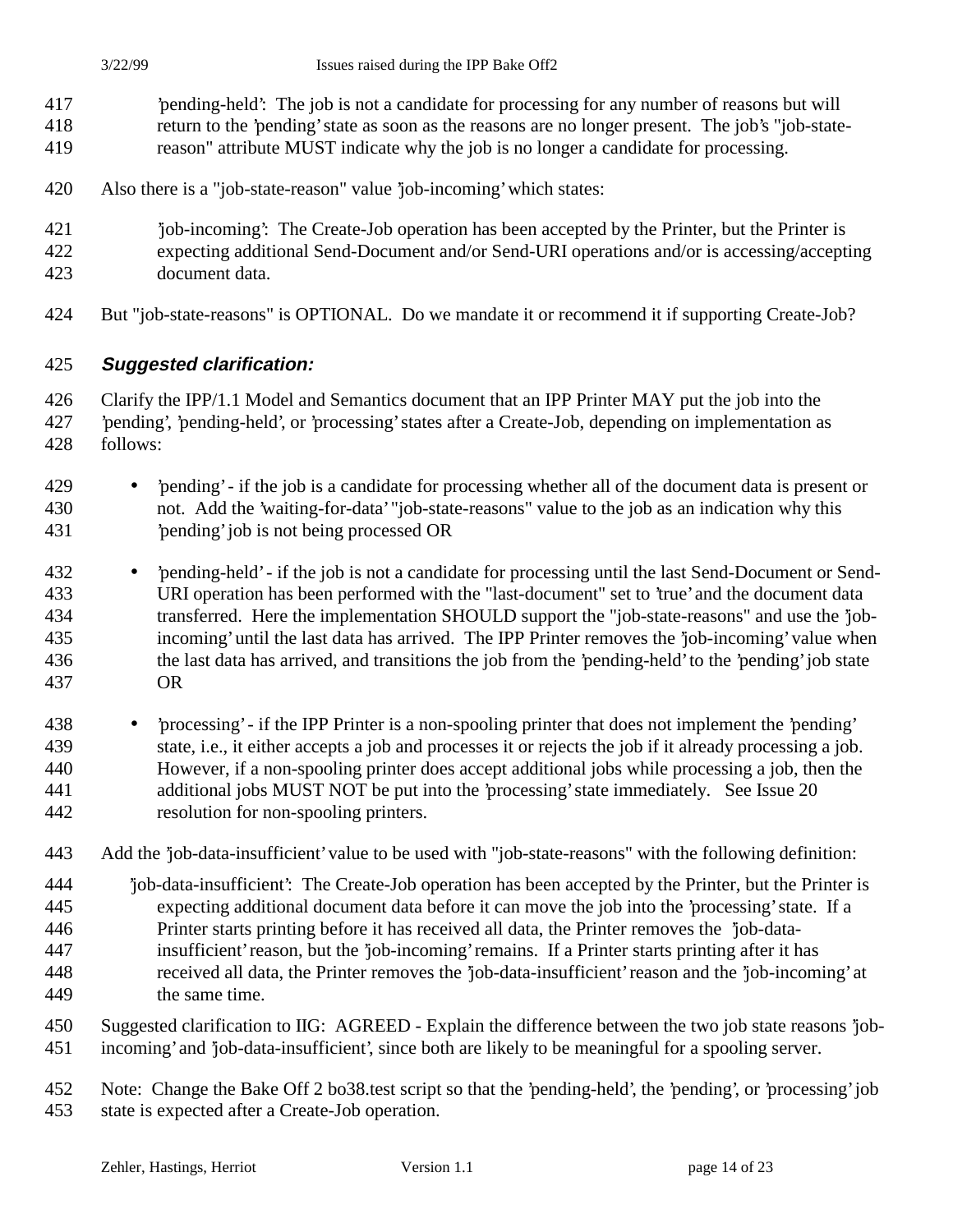## **14) ISSUE: Job-state for a forwarding server?**

- What job-state value should be returned in the Print-Job response for an IPP object that forwards the
- data over a one-way interface, such as a parallel port or LPD? pending, processing, completed, or unknown?
- Unknown is the strict interpretation of section 4.3.7 "job-state", but it isn't very user friendly. The "job-
- state" SHOULD reflect the actual job state, but these implementations have no idea when the job
- actually starts or finishes.
- How about a new "job-state-reasons" value: 'queued-in-device' (from PWG Job Monitoring MIB)?

#### **Suggested addition:**

- Add to the IPP/1.1 Model and Semantics document the 'queued-in-device' value for use with the "job-
- state-reasons" attribute. REQUIRE that an IPP/1.1 implementation that forwards jobs, but does not have
- any means to query the state of the down stream job, MUST support the "job-state-reasons" attribute and
- the new 'queued-in-device' value when returning the job in the 'completed' state. IPP/1.0
- implementations of forwarding servers NEED NOT support "job-state-reasons" with the 'queued-in-
- device' value.

## **15) ISSUE: 'unknown' and 'unsupported' Out of band values.**

- It is very unclear from the spec as to whether or not you should use the word 'unknown' (or unsupported in that case) as the value for attributes that are unknown.
- You can read it that you set the length equal to zero and set the type to 'unknown'. You can also read it as saying you set the value to the string 'unknown'.
- This is not helped by the Transport and Encoding spec saying you must set the length to zero and then telling a client what to do with a non-zero length. (Microsoft)

#### **Suggested clarification (same clarification as Issue 12):**

- 477 Clarify the IPP/1.1 Model and Semantics document so that it does not appear to contradict the Encoding
- and Transport document. However, whether each of the "out-of-band" values are encoded as distinct
- attribute syntaxes with no value or as a single attribute syntax with a value that indicates which out-of-
- band value, is purely an encoding matter and cannot be indicated in the Model and Semantics document.
- Therefore, indicate in the IPP/1.1 Model and Semantics document that the reader is to refer to the
- IPP/1.1 Encoding and Transport document for the encoding of the out-of-band values.

## **16) ISSUE: Get-Printer-Attributes Polling**

- Some client polls printer periodically by Get-Printer-Attributes without specifying "requested-attributes".
- So printer has to reply all attributes. It consumes printer resource.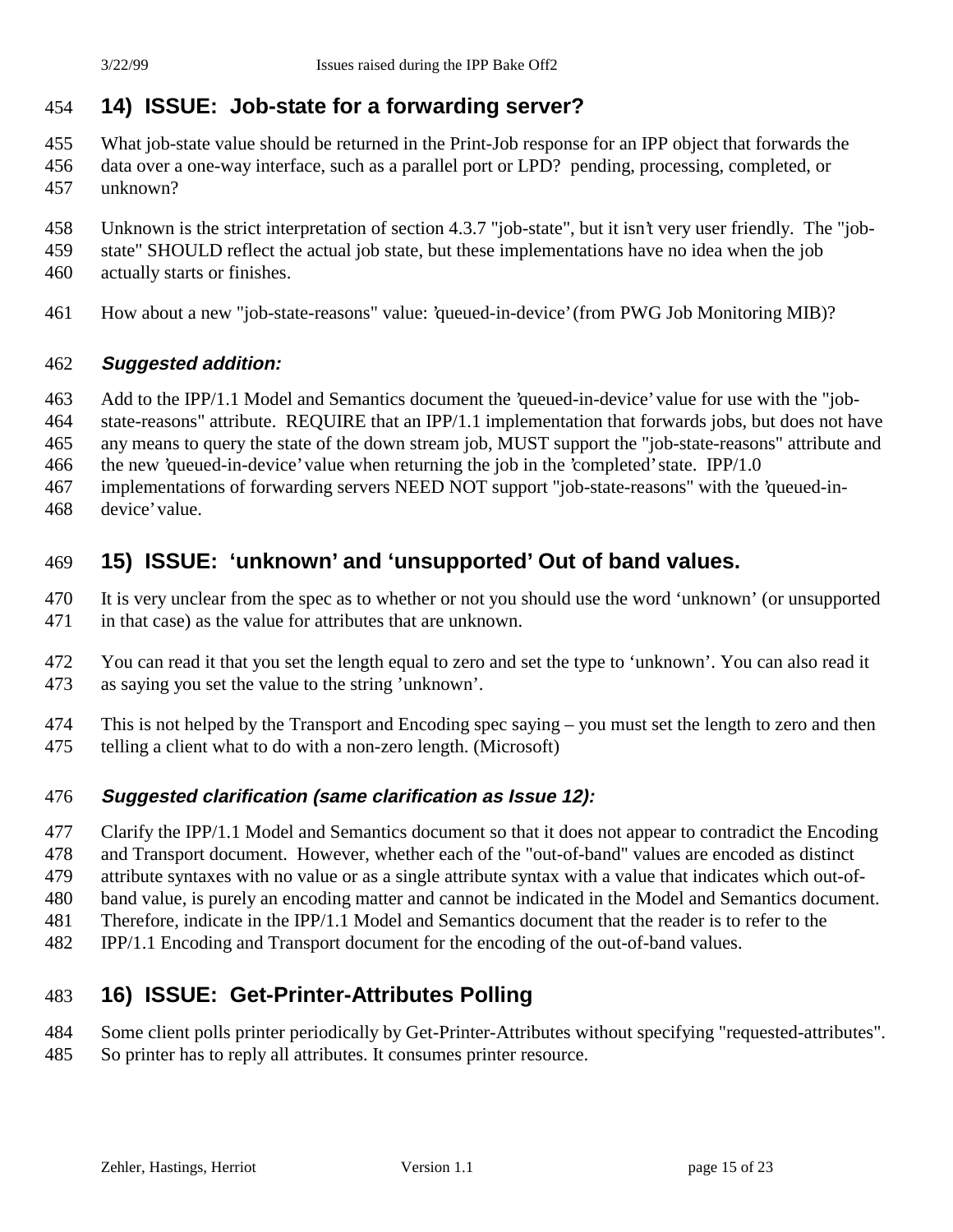#### **Suggested clarification in the IIG:**

 RECOMMEND in the IPP/1.1 Implementer's Guide that Clients should specify "requested-attributes", if it wants to get just the printer status.

## **17) OPEN - ISSUE: Client display of absolute time for job attributes?**

- What are clients doing with printers that don't support absolute time? How can client display an absolute
- 491 time that a job was submitted, started processing, and completed (which is what is useful for a user)?
- Possible Solution
- Get Uptime from printer ("printer-up-time" time system has been up in seconds)
- Get Job(s)
- Calculate Display time = job tick time ("time-at-xxx" in seconds that system has been up) uptime
- ("printer-up-time") + local client absolute time. The down side is that the client has to get the "printer-
- up-time" every time with a separate Get-Printer-Attributes operation.
- Alternatively: Add OPTIONAL job attributes: "date-time-at-creation (dateTime)", "date-time-at-
- processing (dateTime)", and "date-time-at-completion (dateTime)"
- (Microsoft)

#### **Possible alternatives:**

- Clarify that the "time-at-xxx" attributes can be negative if an IPP Printer is re-booted while jobs remain.
- 1. Add to the IPP/1.1 Model and Semantics document OPTIONAL job description attributes: "date- time-at-creation (dateTime)", "date-time-at-processing (dateTime)", and "date-time-at-completion (dateTime)".
- 2. Instead of adding new job attributes, just add the dateTime attribute syntax as a second choice for the existing job attributes changing them to:
- "time-at-creation (integer | dateTime)", "time-at-processing (integer | dateTime)", and "time-at-completion (integer | dateTime)"
- 3. Same as 1, but make the job attributes be REQUIRED for IPP/1.1.
- 4. Same as 2, but make support of the dateTime REQUIRED for IPP/1.1.
- 5. Return "printer-up-time" (in seconds) as an operation attribute in Get-Jobs and Get-Job-Attributes response.
- 6. Make the "printer-up-time" Printer Description attribute also be a Job Description attribute. Clients that request the "time-at-xxx" job attributes should also request the "printer-up-time" job attribute, so that they can avoid requesting it using a separate Get-Printer-Attributes request.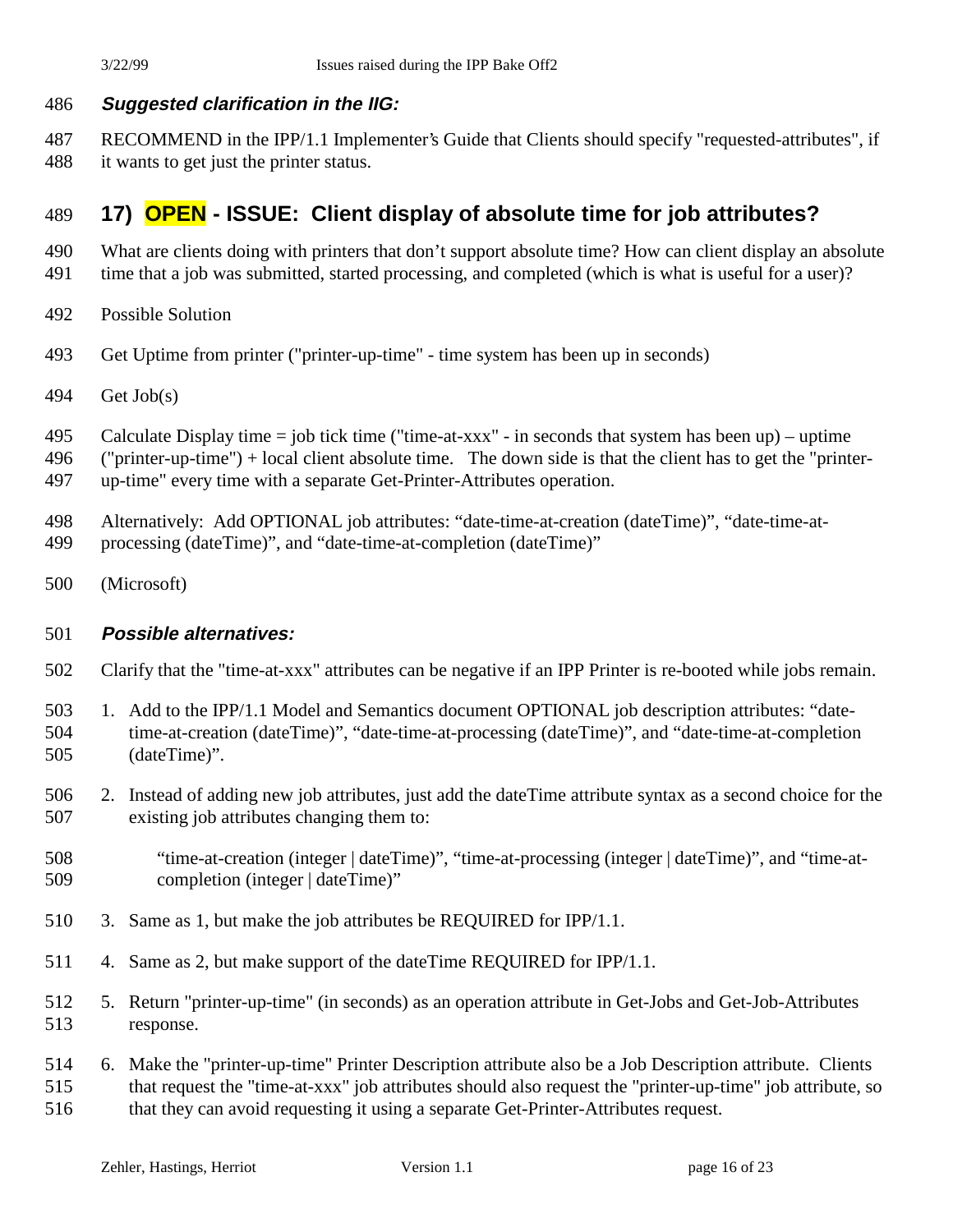## **18) ISSUE: Return all errors on Print-Job fidelity=true**

- If ipp-attributes-fidelity=true, MUST all attributes that are not supported, be returned, or can just the first
- error be returned? Section 16.3 and 16.4 of the Model and Semantics document was moved to the
- Implementer's Guide when creating the November 1998 draft from the June 1998 draft. The following
- note was contained in section 16.4 that was moved:
- Note: whether the request is accepted or rejected is determined by the value of the "ipp-attribute-fidelity"
- attribute in a subsequent step, so that all Job Template attribute supplied are examined and all
- unsupported attributes and/or values are copied to the Unsupported Attributes response group.

#### **Suggested clarification (same clarification as Issue 27):**

- Clarify in the IPP/1.1 Model and Semantics document that all operation attributes and all Job Template
- attributes MUST be returned in the Unsupported Attributes group, unless there is a specific error status,
- such as 'client-error-document-not-supported'.

## **19) ISSUE: User Performing the Send-Document Operation**

The Send-Document and Send-URI commands need the following clarification with regard to the user

- performing the operation. In the requesting-user-name section of Send-Document add:
- The user performing the Send-Document operation must be the same as for the Create- Job operation that created the job. The printer determines the user performing the operation from the requesting-user-name or the underlying authentication mechanism as described in Section 8.3 of the model document.
- The wording in the Send-URI section would imply that the above change applies to Send-URI as well.

#### **Suggested clarification:**

Add the suggested clarification to the IPP/1.1 Model and Semantics document.

## **20) ISSUE: Non-spooling printers accept/reject additional jobs**

- Some IPP Printer implementations reject a second Print-Job (or Create-Job) while they are processing a
- Print-Job. Other IPP Printer implementations, such as forwarding servers and non-spooling printers,
- accept some number of subsequent jobs, but flow control them off until the first job is finished.

#### **Suggested clarification (same as Issues 4 and 5):**

- Also clarify the IPP/1.1 Model and Semantics document that the following actions are conforming for
- non-spooling IPP Printer objects: After accepting a create job operation, a non-spooling IPP Printer
- MAY either:
- 547 Reject any subsequent create job operations while it is busy transferring and/or processing an accepted job request and return the 'server-error-busy (0x0507).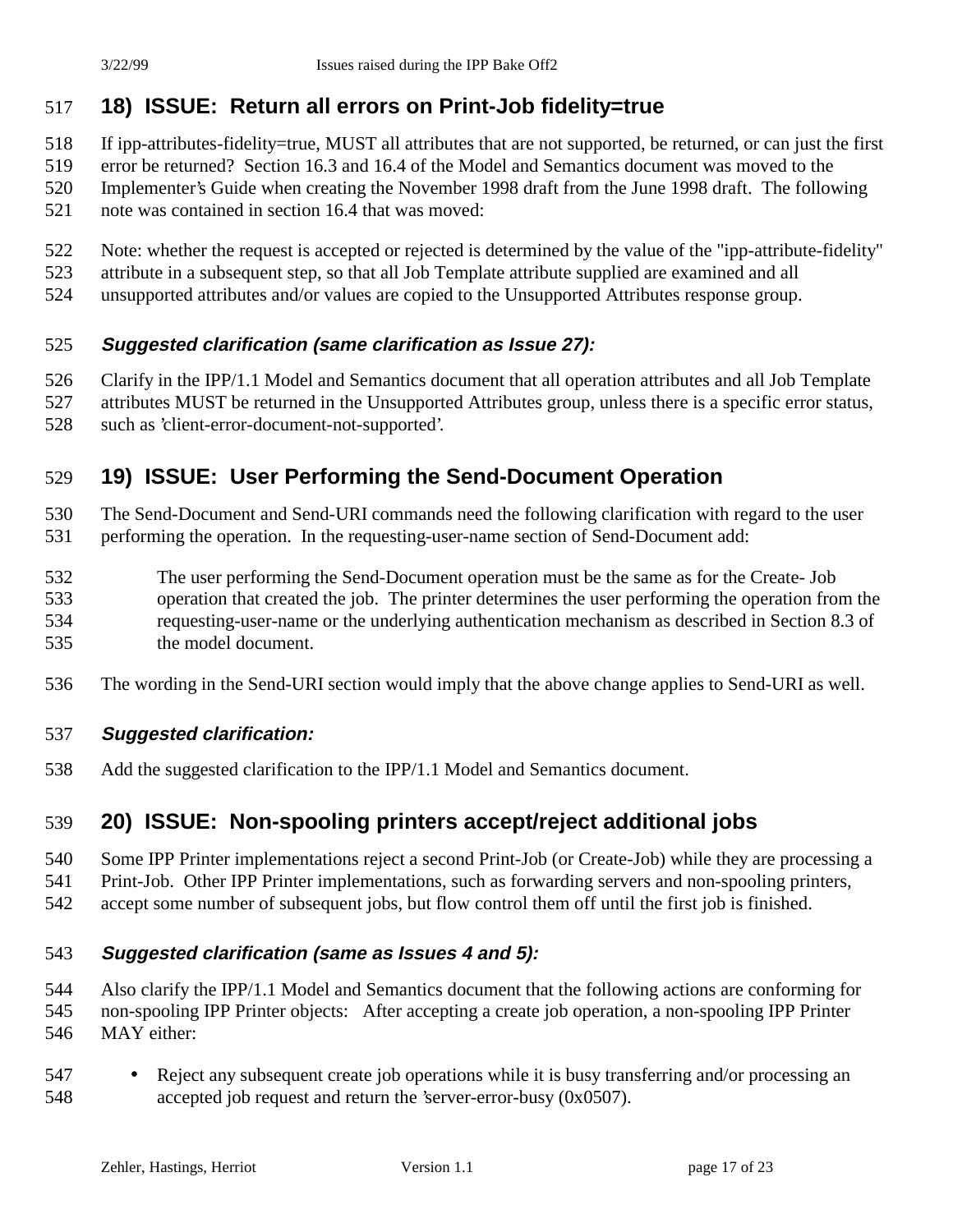- Accept up to some implementation-defined subsequent create job operations and flow control them to prevent buffer overflow. When the implementation-defined number of jobs is exceeded, the IPP Printer MUST return the 'server-error-busy' status code and reject the create job request as in 1 above.
- Client MUST NOT close the channel when flow controlled off. Clients that are rejected with a 'server-
- error-busy' status code MAY retry periodically, try another IPP Printer, and/or subscribe for a 'ready-for-job' event when we have notification specified.
- 

## **21) ISSUE: Does 'none' "uri-security-supported" mean Basic/Digest?**

- Section 4.4.2 "uri-security-supported" 'none' values says:
- 'none': There are no secure communication channel protocols in use for the given URI.
- Should be clarified that the REQUIRED Basic and Digest are intended for the 'none' value. (Hugo Parra)

#### **Suggested clarification:**

 Instead, clarify that the "uri-security-supported" is only referring to the privacy part of security, not the authentication part, such as HTTP Basic and Digest authentication. Add a note to both the "uri-security- supported" attribute and Section 5.4 on Security Conformance Requirements in the IPP/1.1 Model and Semantics that authentication conformance requirements are specific to a transport, such as HTTP Basic and Digest, and are specified in the Encoding and Transport [ipp-pro] document.

#### **22) ISSUE: Status code on variable-length attributes that are 'too short'**

- IPP defines a status code 'client-error-request-value-too-long' for a variable-length attribute that exceeds the maximum length allowed by the attribute. However, it is not clear what status code to use in the opposite case, i.e. the supplied attribute value is shorter than the requirement. In the current spec, this problem will arise when a 0-length value is supplied in 'keyword' attributes. In this case, should the request be rejected with status code 'client-error-request-value-too-long' or 'client-error-bad-request' ?
- Furthermore, if "ipp-attribute-fidelity" is 'false', should the request be rejected at all? (Jason Chien-Hung Chen)

#### **Suggested clarification in the IIG:**

 No special status code is needed and no special action is needed by the IPP object. Since this is a keyword, its value needs to be compared with the supported values. Assuming that the printer doesn't

have any values in its corresponding "xxx-supported" attribute that are keywords of zero length, the

comparison will fail. Then the request will be accepted or rejected depending on the value of "ipp-

attributes-fidelity" being 'false' or 'true', respectively. No change to the [ipp-mod]. Indicate this handling

 of too short keywords in the IIG. All other variable length attribute syntaxes have a minimum greater than 0.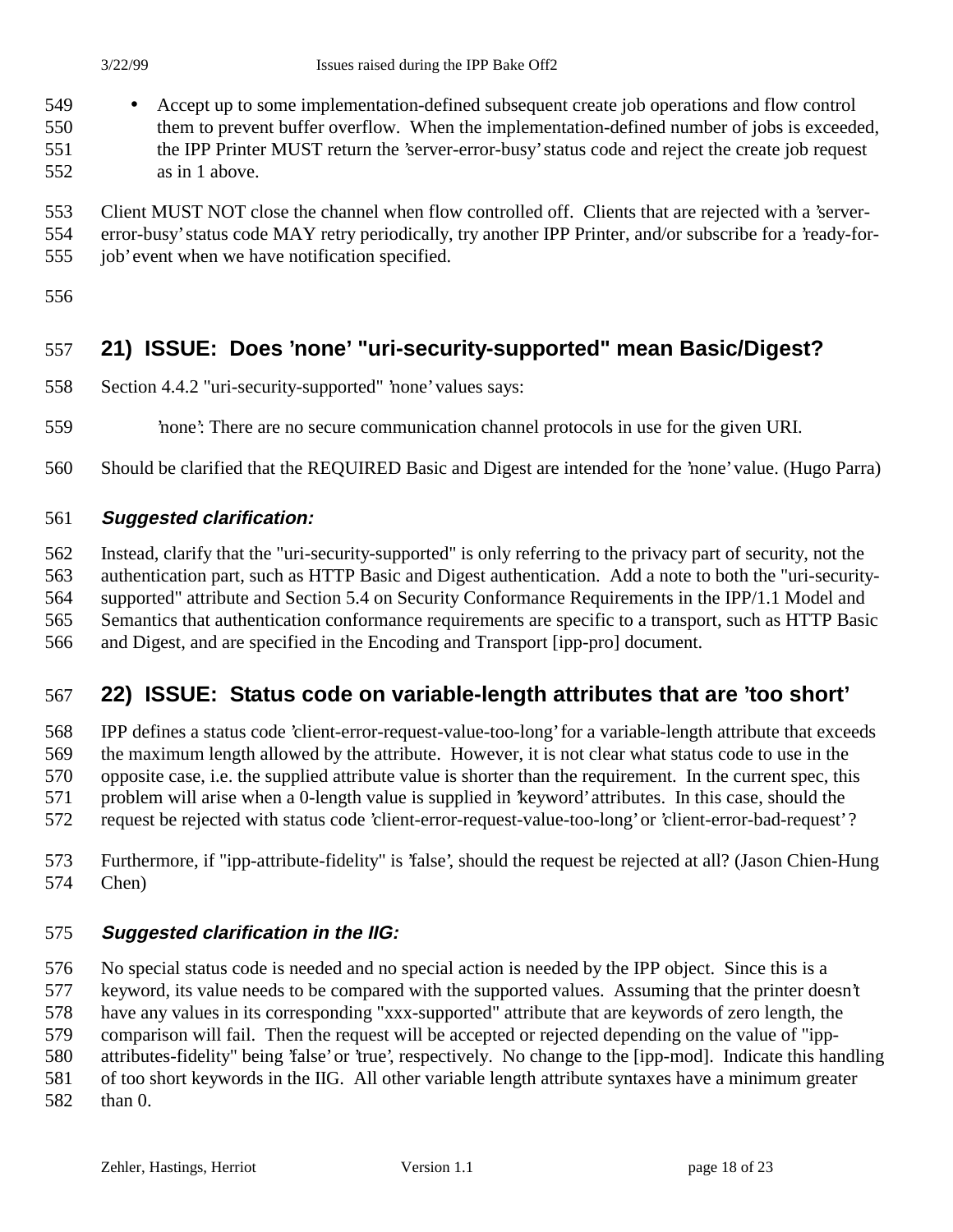#### **23) ISSUE: There seems to be some misunderstanding about the unsupported-attributes group.**

 Some implementations return all the attributes that are in the spec that their implementation does not support in the Unsupported Attributes group on a get-attributes operation, independent of the attributes that were actually requested. The unsupported-attributes presumably contains all the attributes the implementation knows about but does not support. I do not believe this is the proper use of the

unsupported-attributes group. Do we need a clarification in the specification.

#### **Suggested clarification (related to Issues 11 and 18):**

Clarify IPP/1.1 Model and Semantics document that only attributes (operation, Job Template, ...)

supplied in the request by the client that the IPP object does not support are returned in the Unsupported

Attributes group.

#### **24) ISSUE What status does Get-Jobs return when no jobs?**

Should Get-Jobs return 'successful-ok' when there are no jobs to be returned? The client can see that the

Jobs group contains no jobs from the response. Returning an error may confuse the client. Some

implementations returned 'client-error-not-found' error code.

#### **Suggested clarification:**

Clarify IPP/1.1 Model and Semantics document that the IPP Printer MUST return 'successful-ok' even

 when there are no jobs to return. The operation is successful and the client will see that there are no returned jobs.

## **25) ISSUE - MAY an IPP object return more Operation attributes?**

 Is it ok for an IPP object to return additional operation attributes in a response (as an extension to the standard)? If so, then the client MUST ignore or do something with them. (Hugo Parra)

#### **Suggested clarification:**

 Clarify IPP/1.1 Model and Semantics document that the client MUST ignore or do something with additional operation attributes returned than are in the IPP/1.1 Model and Semantics specification.

## **26) ISSUE: MAY an IPP object return additional groups?**

It is ok for an IPP object to return additional groups of attributes in a response (as an extension to the

standard)? For example, returning the "job-state" and "job-state-reasons" in a Hold-Job, Release-Job,

and/or Cancel-Job operation. What about newly registered groups of attributes. If so, then the client

MUST ignore or do something with them. (Hugo Parra)

#### **Suggested clarification:**

 Clarify IPP/1.1 Model and Semantics document that the client MUST ignore or do something with additional attribute groups returned than are in the IPP/1.1 Model and Semantics specification.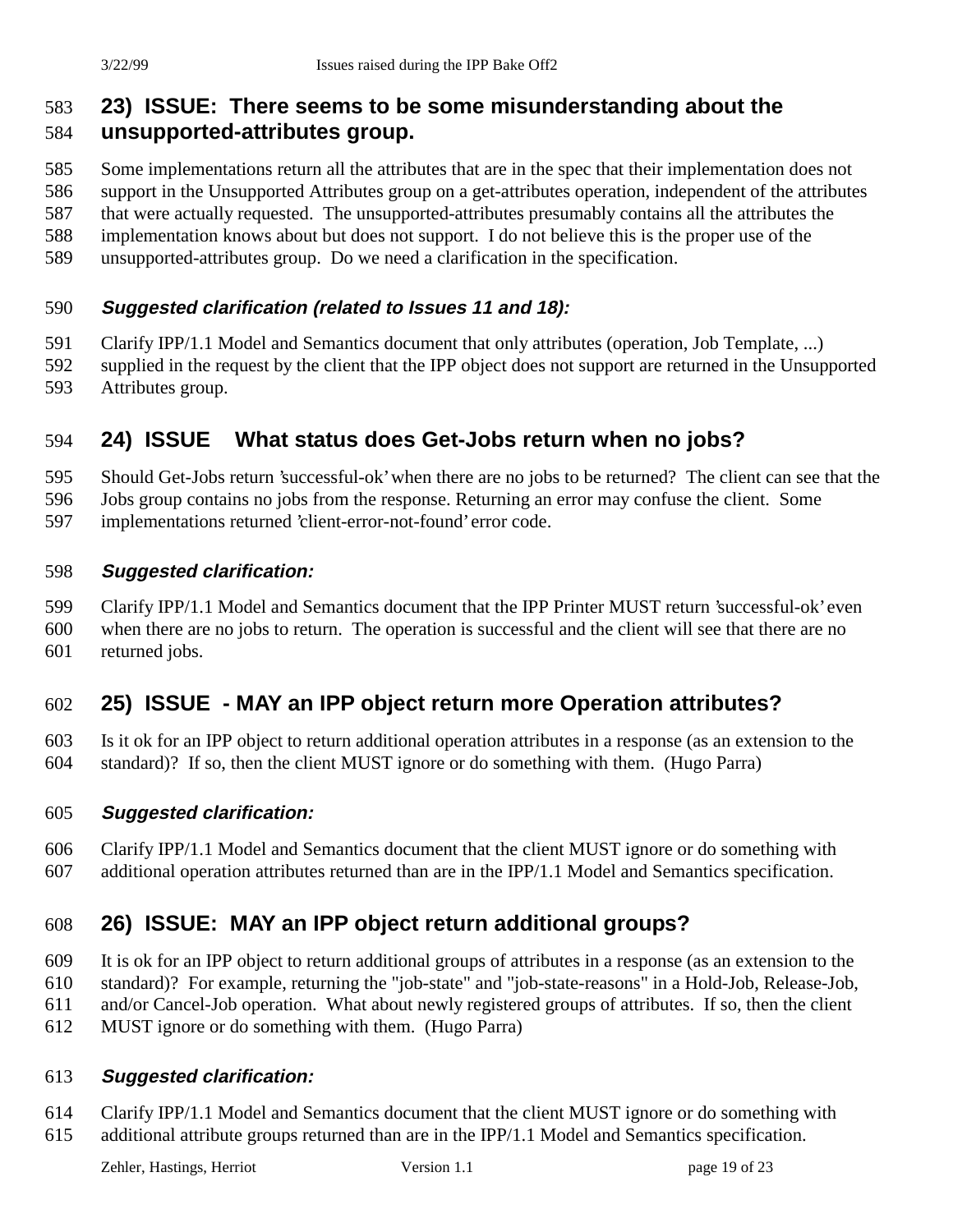#### **27) ISSUE: Return first or all unsupported attributes in Unsupported Group?**

- Section 16.3 and 16.4 of the Model and Semantics document was moved to the Implementer's Guide
- when creating the November 1998 draft from the June 1998 draft. The following note was contained in section 16.4 that was moved:
- Note: whether the request is accepted or rejected is determined by the value of the "ipp-attribute-fidelity"
- attribute in a subsequent step, so that all Job Template attribute supplied are examined and all
- unsupported attributes and/or values are copied to the Unsupported Attributes response group.

#### **Suggested clarification (same clarification as Issue 18):**

- Clarify in the IPP/1.1 Model and Semantics document that all operation attributes and all Job Template
- attributes MUST be returned in the Unsupported Attributes group, unless there is a specific error status,
- such as 'client-error-document-not-supported'.

## **28) ISSUE: What if compression is supplied but not supported?**

The "compression" operation attribute is an OPTIONAL attribute for a Printer object to support in a

create operation. However, if a client supplies the "compression" attribute, but the IPP object doesn't

support the attribute at all, the Printer might attempt to print data it doesn't understand, because it is

compressed. In order to prevent this error, the "compression" operation attribute should have been

REQUIRED.

#### **Possible Alternatives (related to Issues 3 and 6):**

 1. Clarify that an IPP object MUST reject a request that supplies a "compression" operation attribute, if the IPP object does not support the "compression" attribute at all. As with any such error, the IPP object copies the "compression" attribute to the Unsupported Attribute Group setting the value to the out-of-band 'unsupported' value and returns the "client-error-attributes-or-values-not-supported" status code. The IPP object MAY reject the request, even if the client supplies the 'none' value, since the IPP Printer does not have a corresponding "compression-supported" attribute.

- 2. Add a 'client-error-compression-not-supported' error status code. Require IPP Printer's to support this error code if they do not support the "compression" operation attribute.
- 3. Change IPP/1.1 Model and Semantics conformance requirement for the "compression" and "compression-supported" attributes from OPTIONAL to REQUIRED.

#### **Suggested change:**

Suggested IPP/1.1 Change (related to Issues 3 and 6): REQUIRE that IPP/1.1 implementations MUST

"compression" and "compression-supported" (with at least the 'none' value), even though it is

- OPTIONAL for IPP/1.0.
- Add the 'client-error-document-format-error' for error detected at request time with a supported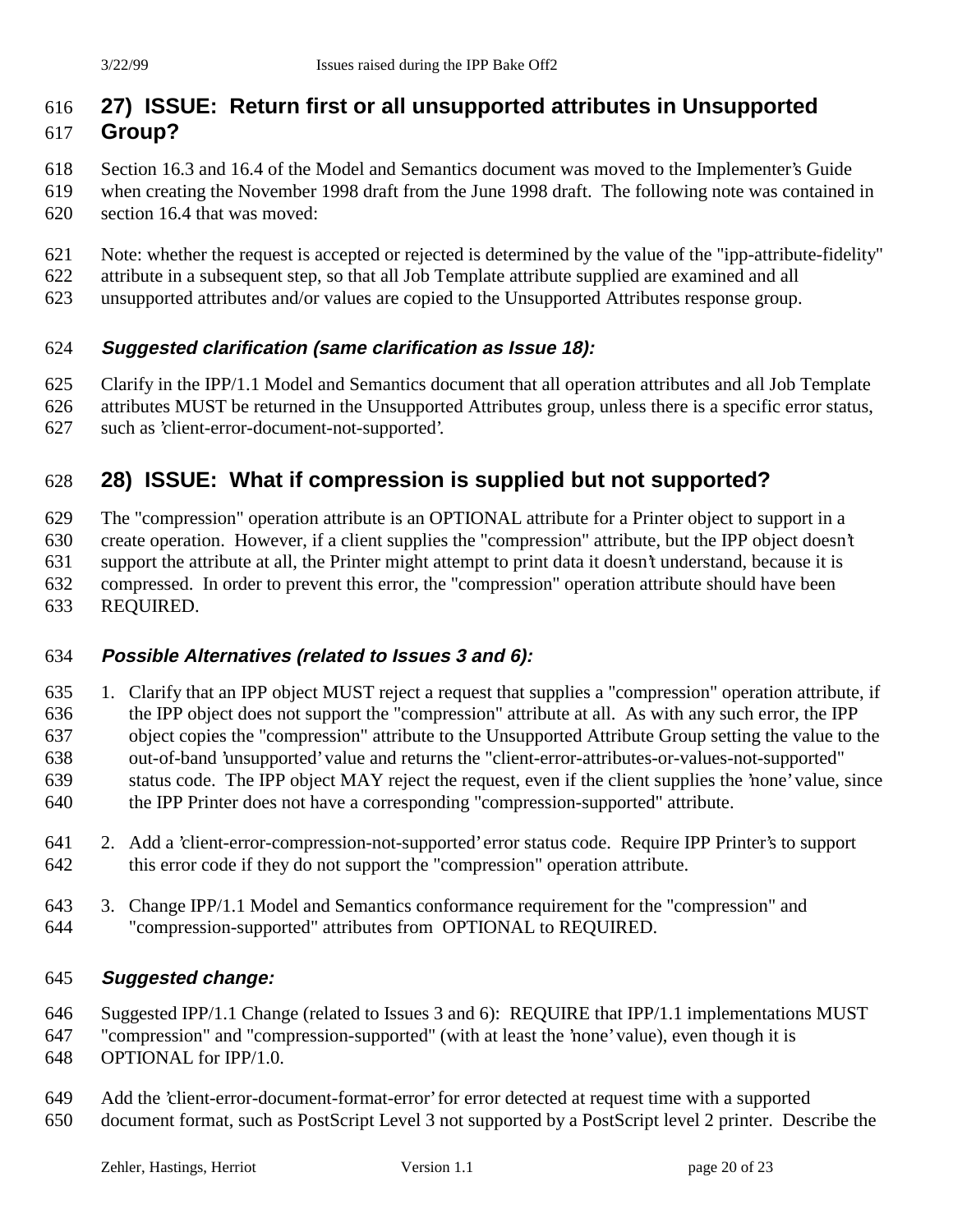- priority between 'client-error-document-format-not-supported', 'client-error-compression-not-supported',
- 'client-error-document-format-error', and 'client-error-compression-error' status codes.
- Also add "compression-supported" to the Appendix E on directory schema as a RECOMMENDED attribute.
- IPP/1.0 SHOULD at least check for the "compression" attribute being present and reject the create
- request, if they don't support "compression". Not checking is a bug, since the data will be unintelligible.
- 

## **29) ISSUE: Should "queued-job-count" be REQUIRED?**

- The "queued-job-count" Printer Description attribute is an OPTIONAL attribute for a Printer object to
- support. Since some clients may want a quick way to determine the load on an IPP Printer, querying the
- "Printer's "queued-job-count" should always be possible, but an implementation might not support it.
- **Suggested change:**
- Change IPP/1.1 Model and Semantics so that the "queued-job-count" changes from RECOMMENDED to REQUIRED.

## **30) OPEN - ISSUE: Should "job-state-reasons" and "printer-state-reasons" be REQUIRED in IPP/1.1?**

#### **Suggested change:**

Considering that we tend to put more and more information into the currently OPTIONAL 'job-state-

reason' and 'printer-state-reason' attributes, should we make them a MUST for the IPP/1.1 version?

Raise on DL explicitly to see if there is agreement. (Discussion in 990324 phone conference).

# **31) OPEN - ISSUE: How indicate a ripped job that is waiting for the**

**marker?**

#### **Suggested addition:**

 Three alternatives being pursued: job stays in 'processing', job moves to 'pending', job moves to 'pending-held' job states. Any of the alternatives MAY use a new 'interpreted-waiting-to-print' job state

reason to indicate that the job has been ripped but is waiting for the marker in a high end system. The

- 'pending-held' state is used by systems where the Operator explicitly does a Release-Job to schedule the
- next job to be marked, while the 'pending' state is used by systems that choose the next job to mark
- automatically. The 'processing' state is used by systems that tend not to have much time between ripping and marking.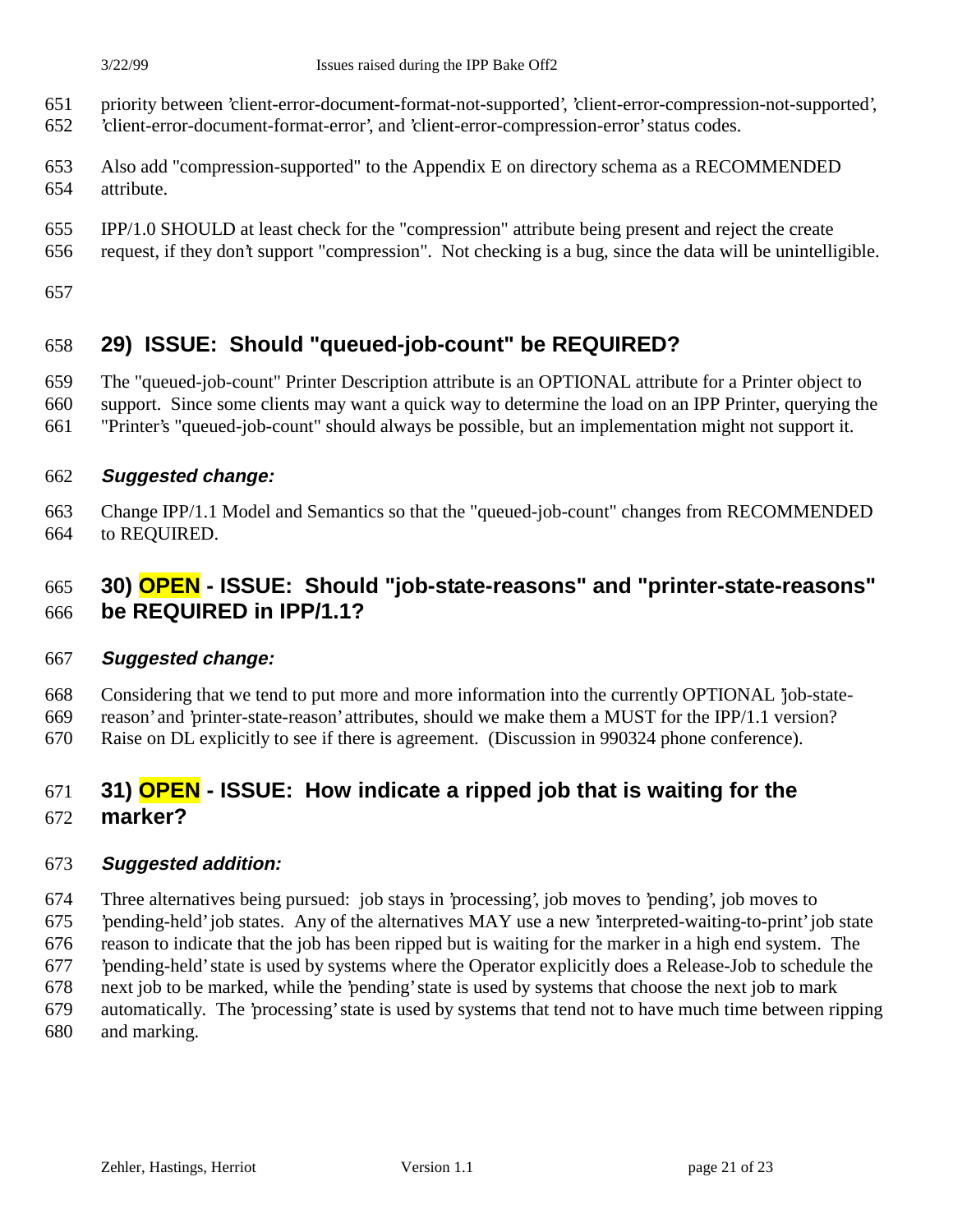## **32) OPEN - ISSUE: Is Digest REQUIRED for an IPP Client and an IPP Printer**

#### **to support?**

- The Transport and Encoding document contains the following incorrect sentence:
- The IPP Model document defines an IPP implementation with "authentication" as one that implements the standard way for transporting IPP messages within HTTP 1.1.
- since the IPP Model document doesn't mention HTTP 1.1, since that is a transport issue.

#### **Suggested change:**

- Change the Transport and Encoding document to require that clients and Printers MUST support HTTP 1.1.
- The Transport and Encoding document refers to RFC 2068 (HTTP/1.1) and RFC 2069 (Digest), but does
- not require that RFC 2069 be supported. Furthermore, RFC 2068 does not require that RFC 2069 be
- supported either.

#### **Suggested change:**

IPP/1.1 clients and Printers MUST support Digest [RFC 2069]; OPTIONAL for IPP/1.0.

#### **33) OPEN - ISSUE: Ok to include the IPP/1.0 conformance requirements in the IPP/1.1 document?**

#### **Suggested change:**

Most conformance requirements are the same for IPP/1.0 and IPP/1.1. For those make no special

indication in the document. For those for which the conformance is REQUIRED for IPP/1.1, but

 OPTIONAL for IPP/1.0, state: "IPP/1.1 xxx MUST ...; OPTIONAL in IPP/1.0", where xxx is either clients or Printers.

- Here are the 12 items for which the conformance requirements differ between IPP/1.0 and IPP/1.1:
- 1. IPP/1.1 clients MUST be able to issue both IPP/1.1 and IPP/1.0 requests and accept both IPP/1.1 and IPP/1.0 responses.
- 2. IPP/1.1 Printers MUST accept and support both IPP/1.1 and IPP/1.0 requests and responses.
- 3. IPP/1.1 clients and Printers MUST support the IPP scheme; OPTIONAL for IPP/1.0.
- 4. IPP/1.1 clients SHOULD support TLS and non-TLS access; OPTIONAL for IPP/1.0. IPP/1.0 clients SHOULD support SSL3 and non-SSL3 access; OPTIONAL for IPP/1.1.
- 5. Printers MAY support SSL3 access, access without SSL3 or both. In addition, IPP/1.1 Printers SHOULD support TLS access, MAY support access without TLS, or MAY support both means of 711 access; OPTIONAL for IPP/1.0.